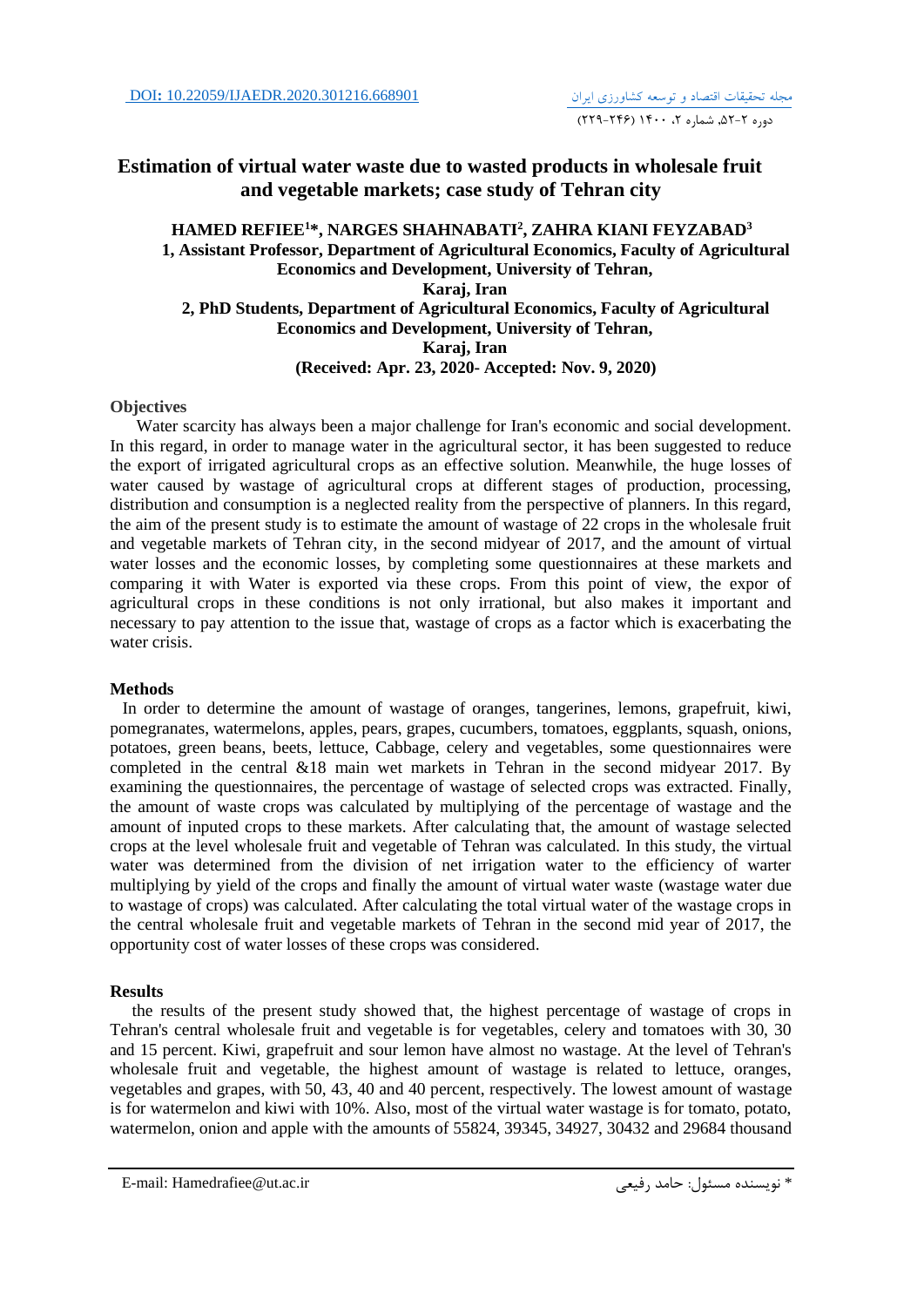cubic meters. The lowest amount of virtual water losses is for kiwi, beet and cabbage with 109, 144 and 151 thousand cubic meters.

### **Discussion**

 According to the results, the amount of wastage of water due to wastage of selected crops in wholesale fruit and vegetable markets of Tehran for the six months of 2017 which is compared to the virtual exported water of these crops, is a significant number. It is important to note that although the export of these crops has led to the outflow of water from the country, but it has created significant currency especially according to country's dependence on oil revenues and the current state of the economy and significant growth in the exchange rate. However, the amount of water losses from wastage of crops will not only generate income, but will also because the losses of the water resources. Also in this article, only the financial value of the cost of water resource losses is shown, while the value of the ecosystem that creates water resources conservation is much larger than the financial value. It should be noted that policy-making in this sector, instead of paying exaggerated attention to the losses by the export of virtual water, should be changed to operational measures to reduce agricultural wastage, especially in the distribution sector, and Individuals should be informed about the amount of this wastage and the losses of the country's resources, especially water resources, to reduce wastage.

**Keywords:** Vitual water, Export, Waste, Agricultural crops, Tehran city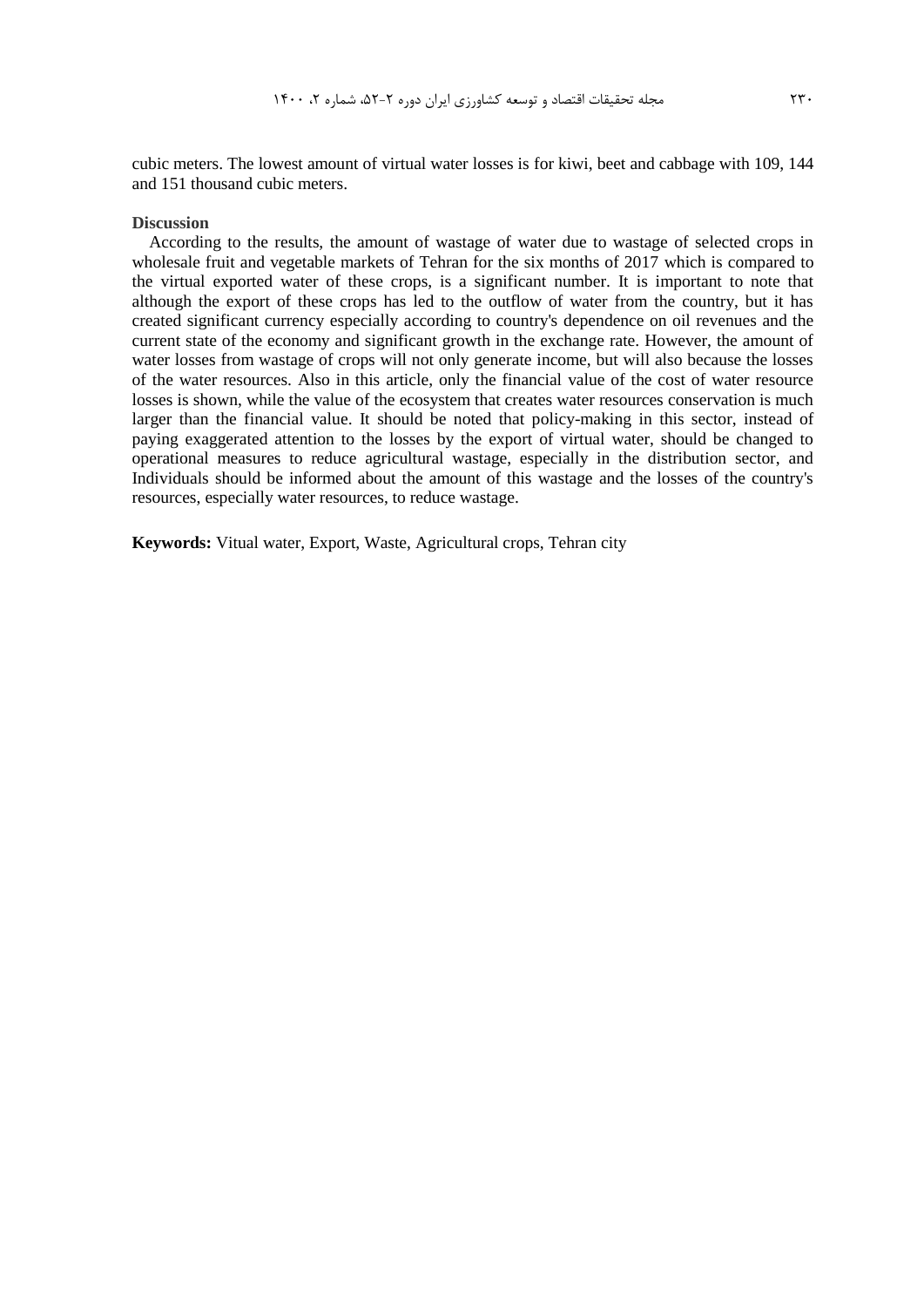# **برآورد ضایعات آب مجازی ناشی از هدر رفت محصوالت در میادین میوه و ترهبار؛ مطالعه موردی شهر تهران**

**2 و زهرا کیانی فیض آباد 1\*، نرگس شاه نباتی<sup>2</sup> حامد رفیعی**

**،1 استادیار گروه اقتصاد کشاورزی، دانشکده اقتصاد و توسعه کشاورزی، دانشگاه تهران، کرج، ایران ،2 ،3 دانشجویان دوره دکتری گروه اقتصاد کشاورزی، دانشکده اقتصاد و توسعه کشاورزی، دانشگاه تهران، کرج، ایران )تاریخ دریافت: -99/2/4 تاریخ تصویب: 99/8/19(**

### **چکیده**

**کمیابی آب چالش اساسی برای توسعه اقتصادی کشور ایران به شمار میرود. در این راستا به منظور مدیریت آب، کاهش صادرات محصوالت کشاورزی آببر بهعنوان راهکار مؤثر پیشنهاد شده است. این درحالی است که ضایعات محصوالت کشاورزی در بخشهای مختلف تولید، توزیع و مصرف سبب هد ررفت آب مصرفی در جریان تولید این محصوالت میگردد. با وجود این واقعیت، بیش از آنکه در کشور، آب مجازی ناشی از این هدر رفت محاسبه و تحلیل شود، صادرات آب مجازی و آسیبهای آن نقد و بررسی شده است. هدف این پژوهش بررسی میزان ضایعات محصوالت پرتقال، نارنگی، لیموترش، گریپفروت، کیوی، انار، هندوانه، سیب، به، انگور، خیار، گوجهفرنگی، بادمجان، کدو، پیاز، سیبزمینی، لوبیاسبز، چغندر، کاهو، کلم، کرفس و سبزیجات و محاسبه هدررفت آب ناشی از آن در سطح میدان ترهبار مرکزی و 18 ترهبار اصلی شهر تهران در سال 1395 است. ضایعات آب مجازی محصوالت مذکور از ضرب درصد ضایعات این محصوالت در آب مجازی محاسبه شده و با آب مجازی صادراتی مقایسه شده است. با توجه به نتایج به دست آمده، میزان ضایعات آب مجازی محصوالت فوق در بخش توزیع ترهبارهای اصلی شهر تهران 296270 مترمکعب محاسبه شد که 16 درصد آب مجازی صادراتی این محصوالت است. با توجه به درصد باالی ضایعات آب مجازی در بخش توزیع، پیشنهاد میشود سیاستگزاریها در این بخش به جای توجه اغراقآمیز به زیانهای ناشی از صادرات آب مجازی، به اقدامات عملیاتی جهت کاهش ضایعات تولیدات کشاورزی بویژه در بخش توزیع تغییر یابد.** 

**واژههای کلیدی: آب مجازی، صادرات، ضایعات، محصوالت کشاورزی، شهر تهران**

بحرانی تغییر اقلیم و کاهش کیفیت آب، وضعیت منابع Chartres & Varma,  $2010$ ; ) آب را وخیمتر کرده است -پیش براساس .(Emelko et al, 2011; Qu et al; 2013 بینیها تا سال ،2050 تقريباً 60 درصد از جمعیت جهان با کمبود آب آبی، 36 درصد با کمبود آب سبز و

#### **مقدمه**

امروزه بحران آب موضوعی مهم در جهان بشمار میرود )2011 ,Hussey & Grafton )و کمیابی آب به دلیل عدم تعادل عرضه و تقاضا، از مسائل مهم در جهان است )2008 ,Peterson &Schoengold). در اين شرايط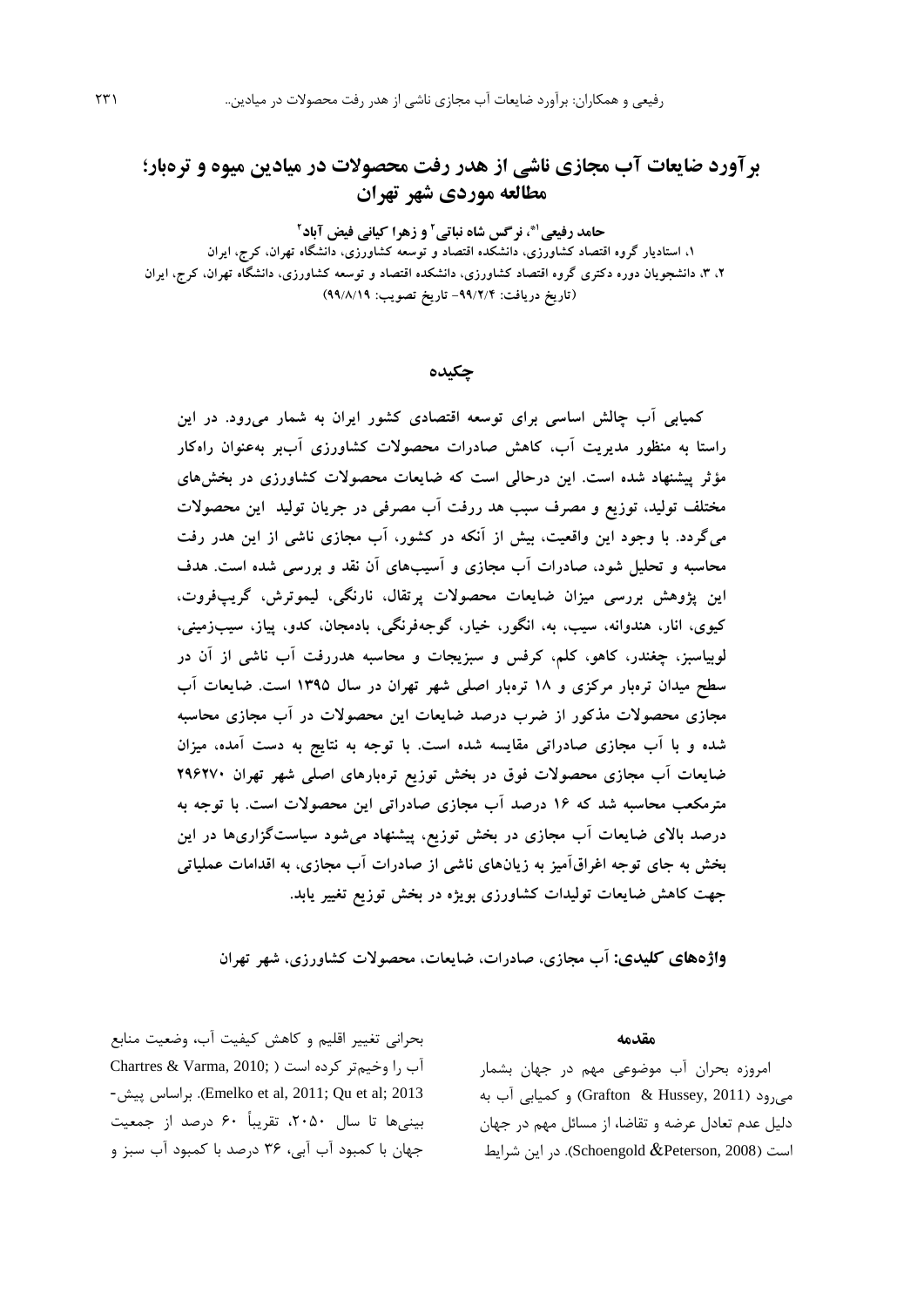نامناسب و فساد محصول در طول پروسه نگهداري و حمل و نقل از مزرعه تا مراکز توزيع است. مرحله فرآوري حاصل جداسازي نامناسب و فساد محصول در طول مرحله فرآوري صنعتی يا غیرصنعتی مانند آب - میوهگیري، کنسروسازي و پخت نان است. ضايعات در اين مرحله زمانی رخ میدهد که محصول در هر يک از عملیات فرآوري شامل شستشو، پوستکنی، برش و پخت مناسب تشخیص داده نشده و عمداً يا سهواً از روند فرآوري خارج و دور ريخته شود. در مرحله توزيع نیز ضايعات و دورريز غذا و محصوالت کشاورزي در سیستم بازار بوجود میآيد که شامل عمده يا خردهفروشی است و نهايتاً در مرحله مصرف شامل ضايعات و دورريز محصوالت کشاورزي در سطح مصرفکننده خانگی است. هدف مطالعه حاضر برآورد ضايعات محصوالت کشاورزي از نظر آب اتالف شده و مقايسه آن با آب صادراتی است. از اين ديدگاه صادرات محصوالت کشاورزي در اين شرايط نه تنها غیرمنطقی نیست بلکه توجه به مسأله ضايعات را به عنوان عامل تشديدکننده بحران آب امري مهم و ضروري جلوه میدهد. بنابراين جهت دستیابی هدف مطالعه، به برآورد ضايعات محصوالت کشاورزي و محاسبه آب پنهان ضايعات در مرحله توزيع از میادين میوه و ترهبار شهر تهران تا مرحله مصرف پرداخته شده است. تجارت آب مجازی<sup>۲</sup> به عنوان راهکار مقابله با بحران آب براي اولین بار توسط Allan( 1993 )مطرح شد. وي آب مجازي را به معناي آب محاط شده در کاالها تعريف کرد. به عبارت ديگر، آب مجازي کل آبی است که مصرف شده تا يک واحد کاال و خدمات )اعم از کشاورزي و غیرکشاورزي( تولید شود. Allan( 1997 )تجارت آب مجازي را به عنوان راهکاري براي مقابله با بحران کمآبی در کشورهاي خشک و نیمه خشک خاورمیانه پیشنهاد کرد. به نظر [Hoekstra](#page-16-0) & Hung( <sup>2003</sup>)، آب مجازي يک ابزار ضروري در محاسبه آب واقعی استفاده شده در يک کشور است. اين مفهوم معادل کل آب داخلی مورد استفاده به عالوه آب مجازي وارداتی، منهاي آب مجازي صادراتی يک کشور است که اصطالحاً به آن، آب مصرفی پايه گفته میشود. آب مصرفی پايه هر کشور يک شاخص

آبی ًمواجه خواهند بود (Rockström et àl, 2009). در کشور ايران نیز با توجه به ريزشهاي جوي ناکافی، شدت باالي تبخیر و تعرق و نامناسب بودن زمانی و مکانی بارشها، کمیابی آب از مسائل مهم و بحرانی است کشاورزي بخش .(Khaledi & Al Yassin, 2000( بهمنظور تولید غذا، 93/2 درصد مصرف آب کشور را به خود اختصاص داده است )2011 ,Moradi and Panahi). از سويی ديگر محصوالت کشاورزي بعد از نفت مهمترين کاالي صادراتی محسوب میشود بطوريکه سهم 13 درصدي از صادرات غیرنفتی کشور را در سال 1395 داشتهاند. اگر چه محصوالت کشاورزي آببر از جمله اقالم عمده صادراتیاند و موجب خروج آب از کشور می- شود، اما توجه بیش از حد به مسأله صادرات محصوالت کشاورزي آببر در شرايط هدر رفت بخش قابل توجهی از آب در اثر ضايعات، غیرمنطقی است. ضايعات محصوالت کشاورزي موجب خارج شدن بخش قابل توجهی از تولیدات کشاورزي از چرخه تولید تا مصرف و در نتیجه اتالف بخش قابل توجهی منابع تولید از جمله آب است. مطابق برآوردهاي انجام شده حدود 30 تا 50 درصد مواد غذايی در اثر ضايعات از بین میروند )2013 ,Lipinski). اين میزان ضايعات معادل يک سوم غذاي تولید شده براي مصرف انسانها است ) ,FAO 2011(. در ايران نیز میزان ضايعات محصوالت کشاورزي 30 درصد تولید را شامل میشود )2006 ,Rahmani). که اين میزان ضايعات تنها شامل بخش تولید )کاشت، داشت و برداشت) است. ضايعات حاصل شده در مرحله عملیات کشاورزي در نتیجه عملکرد نامناسب ماشینها و ادوات کشاورزي و يا عملیات نامناسب برداشت اعم از کمباين خرمنکوبی يا میوهچینی، دستهبندي نامناسب محصول پس از برداشت و غیره میباشد. ضايعات در مرحله پس از برداشت و نگهداري ناشی از جداسازي

 $\overline{a}$ 

 $\overline{a}$ 

<sup>1</sup> . در چرخه هیدرولوژیکی، منابع آب به دو دسته آب آبی و آب سبز تقسیم- بندی میشود. کل آب زیرزمینی و آبهای سطحی، آب آبی را تشکیل میدهند که میتواند برای آبیاری و دیگر مصارف انسان برداشت شود. آب باران بعد از نفوذ در خاک و قبل از اینکه به منطقه اشباع برسد، آب سبز را تشکیل میدهد. براساس تعریف آب سبز، آب نگهداشته شده در بخشهای غیر اشباع خاک است که توسط بارش تأمین میشود و قابل دسترس برای گیاه بوده و در نهایت توسط تبخسر و تعرق از دسترس خارج میشود.

<sup>2</sup>Virtual water trade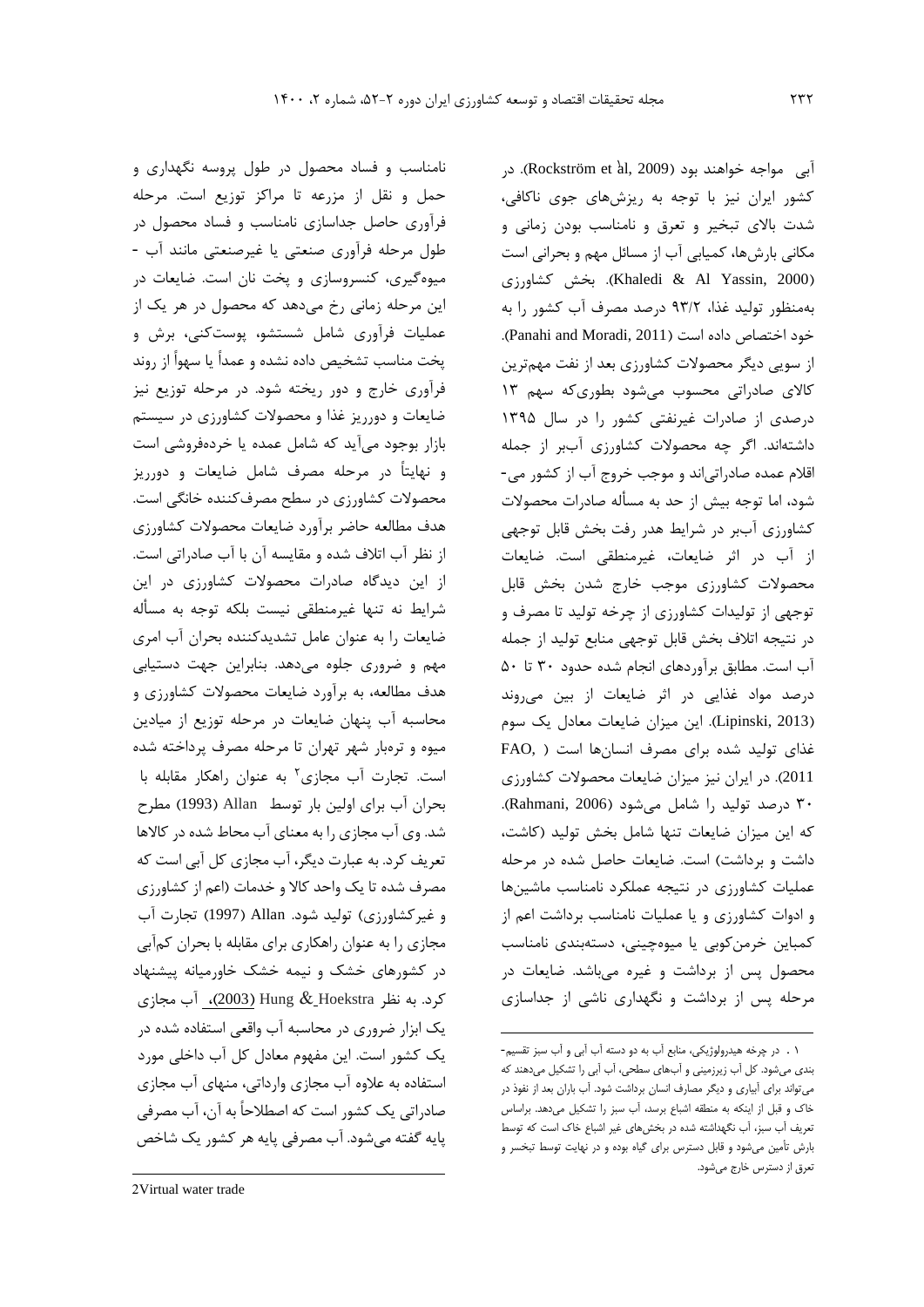محصوالت کشاورزي بین کشورهاي صادرکننده متفاوت است، لذا تجارت غالت موجب صرفهجويی در مصرف جهانی آب به میزان 164 میلیارد متر مکعب میشود (اين رقم شامل بارندگی مؤثر و آب آبياري است) كه از اين مقدار 112میلیارد متر مکعب مربوط به آبیاري است. اين ارقام بهطور ضمنی به اين مسئله اشاره میکنند که درحالت نبود تجارت بینالمللی، مصرف جهانی آب براي تولید اين محصوالت حدود 6 درصد و آب آبیاري خالص به میزان 11 درصد بايد افزايش يابد. بهنظر آنان مالحظات سیاسی و اقتصادي، استفاده از تجارت مجازي آب را بهعنوان ابزاري مناسب براي مقابله با کمبود آب محدود کرده است. Chapagain & Hoekstra( <sup>2004</sup>)، در مطالعه ديگري به بررسي ردپاي آب<sup>۱</sup> پرداختند. مطابق مطالعه آنها ردپاي آب به مقدار مصرف )بسته به درآمد سرانه ناخالص داخلی)، الگوی مصرف (میزان و ترکیب مصرف فرآوردههای کشاورزی و دامی)، اقلیم )شرايط بیولوژيکی رشد و تولید کشاورزي و دامپروري( و تکنولوژي کشت و بهرهوري کشاورزي در استفاده از منابع آب بستگی دارد. طبق اين پژوهش متوسط میزان ردپاي آب در جهان 1640 متر مکعب در سال به ازاي هر نفر است که در اين میان میزان ردپاي آب ايران 1240 متر مکعب در سال به ازاي هر نفر بوده است. همچنین اياالت متحده با 2480 متر مکعب در سال به ازاي هر نفر بیشترين و چین با 700 متر مکعب در سال به ازاي هر نفر کمترين متوسط ردپاي آب در جهان را دارا هستند. al et & Aldaya( 2010 )به بررسی اهمیت آب سبز در تجارت آب مجازي در طی سالهاي 2000 تا 2004 پرداختند. نتايج مطالعه نشان داد که بیشترين سهم از آب مجازي گندم، ذرت و سويا مربوط به آب سبز است که بهطور ديم کشت و از اياالت متحده، کانادا، استرالیا و آرژانتین صادر میشوند. مطابق با تحقیق اين پژوهشگران

 $\overline{a}$ 

مفید تقاضاي آب است و معادل کل آب مجازي محاط شده در محصولات، کالاها و خدمات مصرفی است. اين دو محقق حجم آب مجازي را که بین کشورها مبادله می- شود، براي دوره زمانی 1995-1999 بر اساس رهیافت پايهاي، محاسبه کردند. بدين منظور، آنان از حاصلضرب کل تجارت بینالمللی محصوالت کشاورزي )تن در سال( در محتواي آب مجازي آنها )مترمکعب بر تن( کل آب مجازي را که بین کشورها مبادله میشود، تخمین زدند. براساس يافتههاي آنان طی دوره مورد مطالعه، سالیانه حدود 695 میلیارد مت مکعب آب مجازي بین کشورها مبادله شده است. براساس يافتههاي & Hoekstra Hung( 2001)، براي تولید کل محصوالت کشاورزي در جهان سالیانه 5400 میلیارد مترمکعب آب مصرف می- شود. با توجه به اين رقم، حدود 13 درصد از کل آب مورد استفاده براي تولید محصوالت کشاورزي در جهان جهت مصارف داخلی نیست، بلکه براي صادرات به صورت مجازي است. طي دوره مورد مطالعه Hoekstra & Hung کشورهاي آمريکا، کانادا، تايلند، آرژانتین و هند جزء صادرکنندگان خالص آب مجازي و در مقابل کشورهاي سريالنکا، ژاپن، هلند، کرهجنوبی و چین جزء واردکنندگان خالص آب مجازي بودهاند. Chapagain & Hoekstra(2003)، براي اولین بار و بر مبناي رهیافت پايهاي محاسبه آب مجازي، روشی را براي اندازهگیري آب مجازي دام و محصوالت دامی ابداع و استفاده کرده- اند. نتايج مطالعات آنها نشان داد که در بین سالهاي 1995 تا 1999 تجارت آب مجازي بین کشورهاي مختلف بیش از 1040میلیارد متر مکعب بوده است. اين مطالعات بر اساس مبنا قرار دادن کشور مبدأ يعنی صادرکننده بوده است که به مفهوم اين است که با همان شرايط تولید و تکنولوژي کشور صادرکننده در حد فاصل اين سالها میزان 1040 میلیارد مکعب آب در پايداري منابع آب جهان و امنیت غذايی از کشور صادرکننده به کشور واردکننده انتقال داده شده است. همچنین & Chapagain Hoekstra( 2004)، به بررسی اثر تجارت جهانی غالت در صرفهجويی آب پرداختند. بهعبارت ديگر، آنها به نقش تجارت بینالمللی آب مجازي و اثر آن روي صرفهجويی در مصرف آب در جهان توجه کردند. براساس يافتههاي آنان، به دلیل آن که بهرهوري آب در

٢

<sup>1</sup>. water footprint

<sup>2</sup> . رد پای آب مقدار کل آب شیرین است که برای تولید کاالها و خدمات که مصرف میشود مورد استفاده قرار میگیرد. یا به عبارتی دیگر میزان استفاده از آب را نسبت به میزان مصرف مردم نشان میدهد.

<sup>.3</sup> آب باران بعد از نفوذ در خاک و قبل از اینکه به منطقه اشباع برسد، آب سبز را تشکیل میدهد. براساس تعریف آب سبز، آب نگهداشته شده در بخشهای غیر اشباع خاک است که توسط بارش تأمین میشود و قابل دسترس برای گیاه بوده و در نهایت توسط تبخیر و تعرق از دسترس خارج میشود.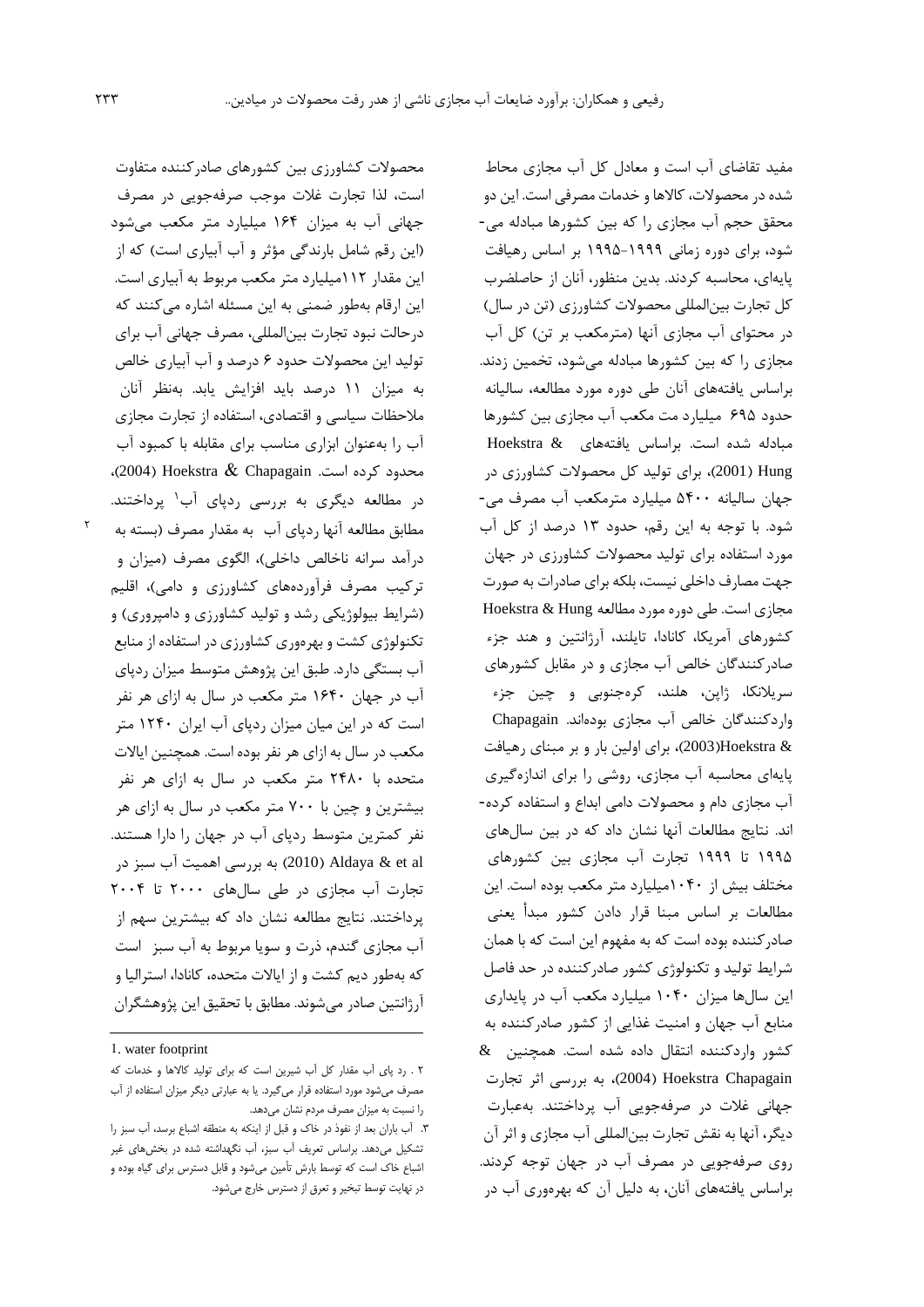نتايج تحقیق آنها در سطح ملی نشان داد که کشورهاي آمريکا، هند و چین بزرگترين مصرفکنندگان آبی جهان هستند. سرانه مصرف ردپاي آب از 30 مترمکعب براي بخشهايی از جنوب آفريقاي مرکزي تا 3290 مترمکعب براي لوگزامبورگ متفاوت است. براساس يافتههاي آنها تجارت آب مجازي يکی از مهمترين تعیینکنندههاي ردپاي کشورها میباشد و تا 30 درصد در استرداد مستقیم آب در سطح جهان نقش دارد. همچنین يافته- هاي اين تحقیق نشان میدهد که 57 درصد از تجارت آب مجازي در سطح بینالمللی در تجارت مواد غیرغذايی وجود دارد که تأکیدکننده اين امر است که در هنگام بودجهبندي آب نه تنها به مواد غذايی و محصوالت کشاورزي بلکه به مواد غیرغذايی نیز بايد توجه شود. Mohammadi et al (2014) در مطالعهاي با عنوان " تجارت آب مجازي، استراتژي براي مديريت منابع آب در ايران" به بررسی وضعیت تجارت آب مجازي محصوالت عمده صادراتی و وارداتی کشور براي بازه 2001 تا 2008 پرداختند. براي محاسبه محتواي آب مجازي محصوالت از روش پیشنهادي & Hoekstra Chaoagin) 2007 (استفاده شده است. نتايج مطالعه آنها نشان داد که در بازه زمانی مذکور ايران يک واردکننده خالص آب مجازي بوده و معادل 12/7 بیلیون مترمکعب بطور میانگین آب وارد کرده است و در حقیقت معادل اين مقدار در قبال محصوالت واردشده آب در کشور ذخیره شده است. از اينرو تجارت آب مجازي میتواند به عنوان يکی از استراتژيهاي مديريت منابع آب مورد استفاده قرار گیرد. Montaseri & Fatholahzadeh (2014)در مطالعهاي با عنوان "ارايه راهکاري براي جلوگیري از بحران آب، آب مجازي و کالري محصوالت" به محاسبه محتواي آب مجازي محصوالت در شهر ارومیه پرداختند. براي اين منظور از نرمافزار NETWAT استفاده نمودند. نتايج مطالعه آنها نشان داد که محصوالتی نظیر پسته، بادام، گردو، توتفرنگی و هلو مصرف آبی بااليی دارند و بايد سطح زيرکشت آنها کاهش يابد. ضمناً براي تأمین نیازها و بهینهسازي کشاورزي بايد تجارت آب مجازي تکیه کرد.

al et & Reynolds( 2016 )کل ضايعات موادغذايی خانوارها و صنايع نیوزلند را به ترتیب 224000 و

آب سبز در تأمین امنیت غذايی و کاهش تنش و بحران آبی در جهان بیشترين سهم را داراست. & Schuwarez al et( 2015 )در مطالعهاي با استفاده از تجارت آب مجازي به آنالیز رابطه بین آب مجازي با تجارت غذا و محصوالت کشاورزي پرداختند. نتايج تحقیق آنها نشان داد که در طول زمان حجم تجارت با سرعت بیشتري نسبت به حجم آب مجازي افزايش داشته است. شاهد اين ادعا چهار برابر شدن جريان تجارت آب مجازي در آفريقا و آمريکاي جنوبی از سال 1986 تا 2014 بیان نمودند. در ضمن آنها بیان داشتند که کارايی اقتصادي از سال 2000 در همه نواحی رو به افزايش بوده و کشورهاي کم درآمد تمايل به صادرات بار ارزش باال و میزان پايین آب مجازي مرتبط با آن را دارند. Spiess (2014) وضعیت ردپاي آب و آب مجازي را در تولید غذا و فرآوري آن مورد بررسی قرار دادند. نتايج تحقیق ايشان نشان داد که 70 درصد از مصرف آب جهانی به بخش کشاورزي اختصاص دارد و اساساً به تولید غذا مربوط میشود و فرآوري غذا و ديگر مراحل موجود در زنجیره غذا سهم کوچکی از اين آب را در بر میگیرد. Macnon & Hoekstra) 2012 (به ارزيابی ردپاي آب محصوالت زراعی با استفاده از مدل رشد و بکارگیري 2005-1996 در سطح جهان پرداختند. اين مطالعه با تفکیک آب سبز، آبی و خاکستري محصوالت انجام شد و نتايج تحقیقات آنها نشان داد که ارتقاي بهرهوري مصرف نقش مهمی در کاهش محتوي آب مجازي محصوالت دارد. همچنین آنها يادآور شدند که کاهش محتوي آب مجازي محصوالت به میزان 25 و 10 درصد تولید کنونی جهان، باعث ذخیره آب به میزان 39 و 52 درصد خواهد شد. chen & Ming) 2013 (شرايط آب مجازي را در جهان براي سال 2004 مورد بررسی قرار دادند. آنها ردپاي آب را براي 112 کشور در سطح ملی محاسبه نمودند و اجزاي ردپاي آب را براي مصرف- کنندگان اصلی مورد تجزيه و تحلیل قرار دادند. يافتهها نشان داد که کمتر از 35 درصد از استرداد کل آب به بخش کشاورزي ارتباط دارد، اين تفاوت حاکی از آن است که بخش عمدهاي از محصوالت کشاورزي به جاي اينکه به مصرف نهاي برسد به عنوان کاالهی واسطهاي براي بخش صنعت غذا و صنايع ديگر مصرف میشود.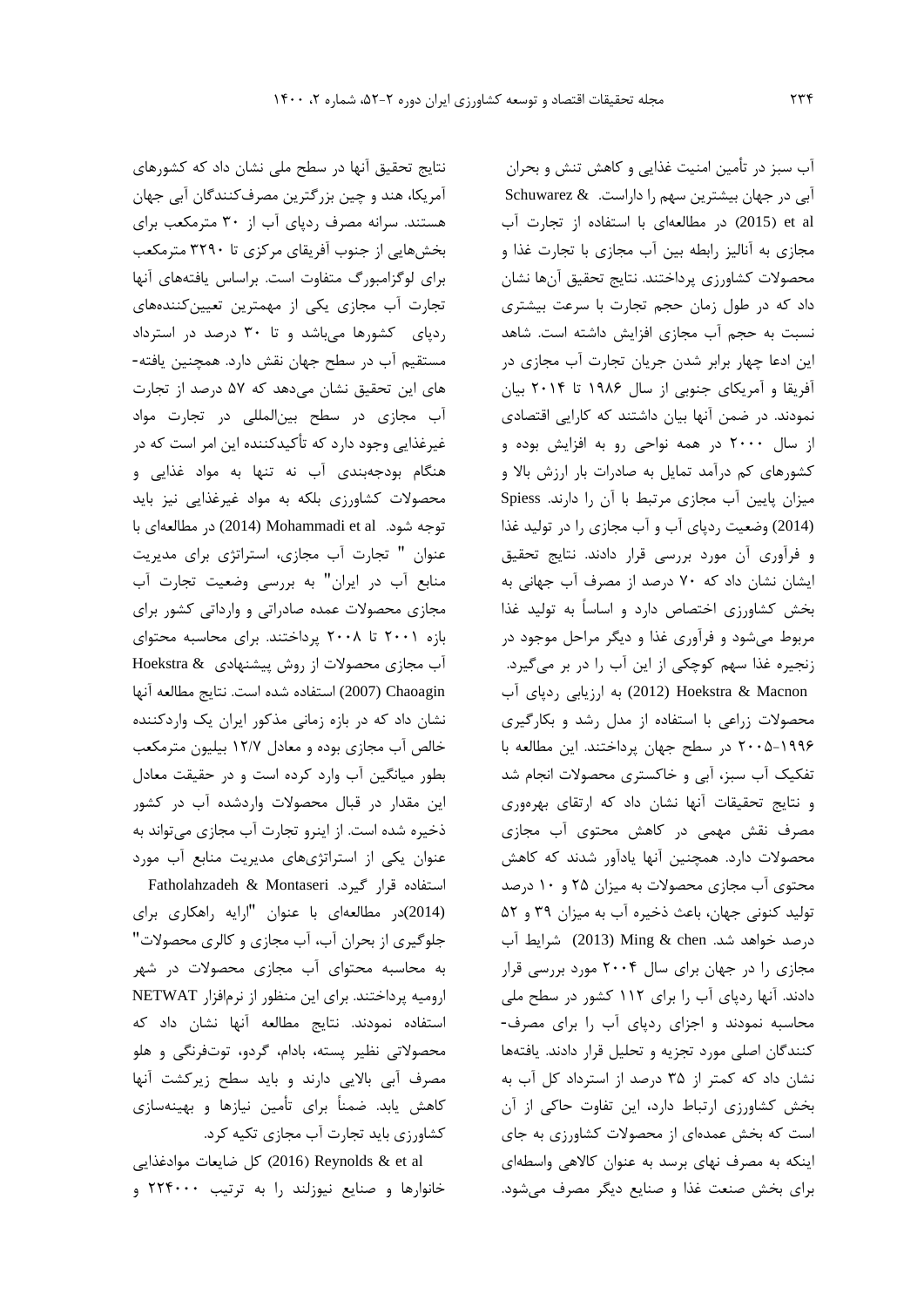براي دو گروه از شالیکاران )تولیدکنندگان ارقام بومی و تولیدکنندگان ارقام اصلاح شده پر محصول) محاسبه کردند. تجزيه و تحلیل اطالعات نشان داد که ضايعات مربوط به مراحل قبل از کاشت تا برداشت و خرمنکوبی ارقام بومی برنج 31/2 درصد و ارقام اصالح شده برنج 23/6 درصد میباشد. میانگین کل ضايعات وارده بر ارقام بومی و اصالح شده نیز 27/4 درصد بوده است. نتايج بدست آمده نشان داد که از بین مرحله اصلی خشکاندن، پوستکنی و سفیدکنی، خشکاندن شلتوک بیشترين تأثیر را بر میزان ضايعات )درصد خرد( برنج دارد. Shadan( 2007 )مقدار و زيان اقتصادي ضايعات محصوالتی مانند گندم، لوبیا، گوجهفرنگی، پسته، سیب، انار، مرغ گوشتی و شیالت برآورد کرد. وي دو مشکل عمده در بخش کشاورزي را شامل مشکالت هزينههاي سنگین مبادله )شکاف قیمتی زياد بین قیمت سرخرمن و قیمت خردهفروشی) و عدم فقدان امکانات بازاریابی )انبار، بستهبندي، تجهیزات حمل و نقل، جاده، خدمات و تسهیلات بازاریابی و غیره) بیان کرده است و در این خصوص ضروري میداند، دولت تدابیر و تمهیداتی را در جهت حل دو مشکل ياد شده و نیز افزايش سطح آموزش بهرهبرداران و ارائه امکانات تولید در قالب تسهیالت کم بهره بانکی بکار بگیرد. Abedi( 2014 ) منافع از دست رفته اقتصادي ناشی از ايجاد ضايعات محصوالت کشاورزي 17/51 درصد برآورد کرد. که بیانگر هدررفت حدود 2 میلیون هکتار از زمینهاي مستعد کشاورزي و 13040 میلیون مترمکعب از آب است. al et Madankan) 2016 (معادل آب مجازي ضايعات سبزي مصرفی خانوارهاي منطقه محمدشهر کرج را محاسبه کردند. اين مطالعه با هدف اطالعرسانی به جامعهي مصرفکننده براي کاهش ضايعات محصوالت کشاورزي معادل آب مجازي آب ضايعات محصوالت کشاورزي محاسبه شده است. & Keshavarz al et( 2016 )ضمن برآورد مقدار ضايعات محصوالت کشاورزی (زراعی و باغی) در سال ۹۳-۱۳۹۲، میزان آب تلف شده و ارزش اقتصادي آن را محاسبه کردند. برآورد ضايعات براساس تعريف سازمان خواروبار کشاورزي ملل متحد )FAO )در سال 2011 انجام شده است. ابتدا با استفاده از منابع موجود و نظرات کارشناسی، مقادير

103000 تن برآورد کردند. همچنین از کل ضايعات 7 درصد مربوط به مواد غذايی تازه و 93 درصد شامل بخش فرآوري مواد غذايی است. ارزش ضايعات غذايی نیوزلند نیز حدود 131 دالر براي هر فرد تخمین زده شده است. عالوه بر آن، اين میزان ضايعات در حدود 9 <sup>9</sup> 10×163 کالري و در حدود 10 ×4/7 متر مکعب آب در بردارد. در ايران مطالعات زيادي در زمینه بررسی ضايعات محصوالت کشاورزي انجام شده است که از آن جمله Hamidnezhad & et al (1997) به تعیین میزان و ارزيابی اقتصادي ضايعات گندم در زمان برداشت و خرمنکوبی در استان يزد پرداختند. & Khosravani Rahimi( 2005 )به برآورد مقدار ضايعات گندم و شناسايی عؤامل موثر بر آن در استان فارس پرداختند. در يک طرح نمونهگیري چند مرحلهاي، تعداد مزرعه در حین برداشت محصول با کمباين، در سه شهرستان مرودشت، اقلید و داراب در استان فارس به طور تصادفی انتخاب و بررسی شد. در اين تحقیق، اثر عؤاملی چون مشخصات مزرعه، زمین، کمباين، راننده، و کشاورز در تلفات در قسمتهاي مختلف کمباين شامل: تلفات دماغه، تلفات کوبنده، تلفات الک و غربال، و تلفات طبیعی بررسی شد. نتايج نشان داد که میانگین کل ضايعات گندم در مرحله برداشت در استان فارس 4/8 درصد تولید است. بیشترين مقدار اين ضايعات مربوط به افت دماغه كمباين ( ۶۸ درصد) و بعد از آن به ترتیب افت طبیعی، افت الک و غربال، افت کوبنده و افت کیفی است. از جمله عؤامل موثر بر ضايعات کل گندم در مرحله برداشت را میتوان زمان کاشت گندم، تعدد قطعات زمین، آشنايی کشاورز با کار کمباين، فرسوده بودن کمباينها، نوع کشت، میزان عملکرد محصول نامناسب بودن سرعت دورانی چرخ فلک با سرعت پیشروي کمباين، ارتفاع شانهبرش، سواد راننده کمباين، نامناسب بودن کمباينهاي موجود براي ارقام پر محصول، ايجاد پشته در مزرعه جهت آبیاري کرتی، و آموزش ناکافی کشاورز و راننده کمباين دانست. Isfahani( 2010 )با استفاده از اطالعات پرسشنامهاي جمعآوري شده از استانهاي گیالن و مازندران عؤامل ايجاد کننده ضايعات در مراحل کاشت، داشت و برداشت برنج و تأثیر بهبود عملیات زراعی بر کاهش ضايعات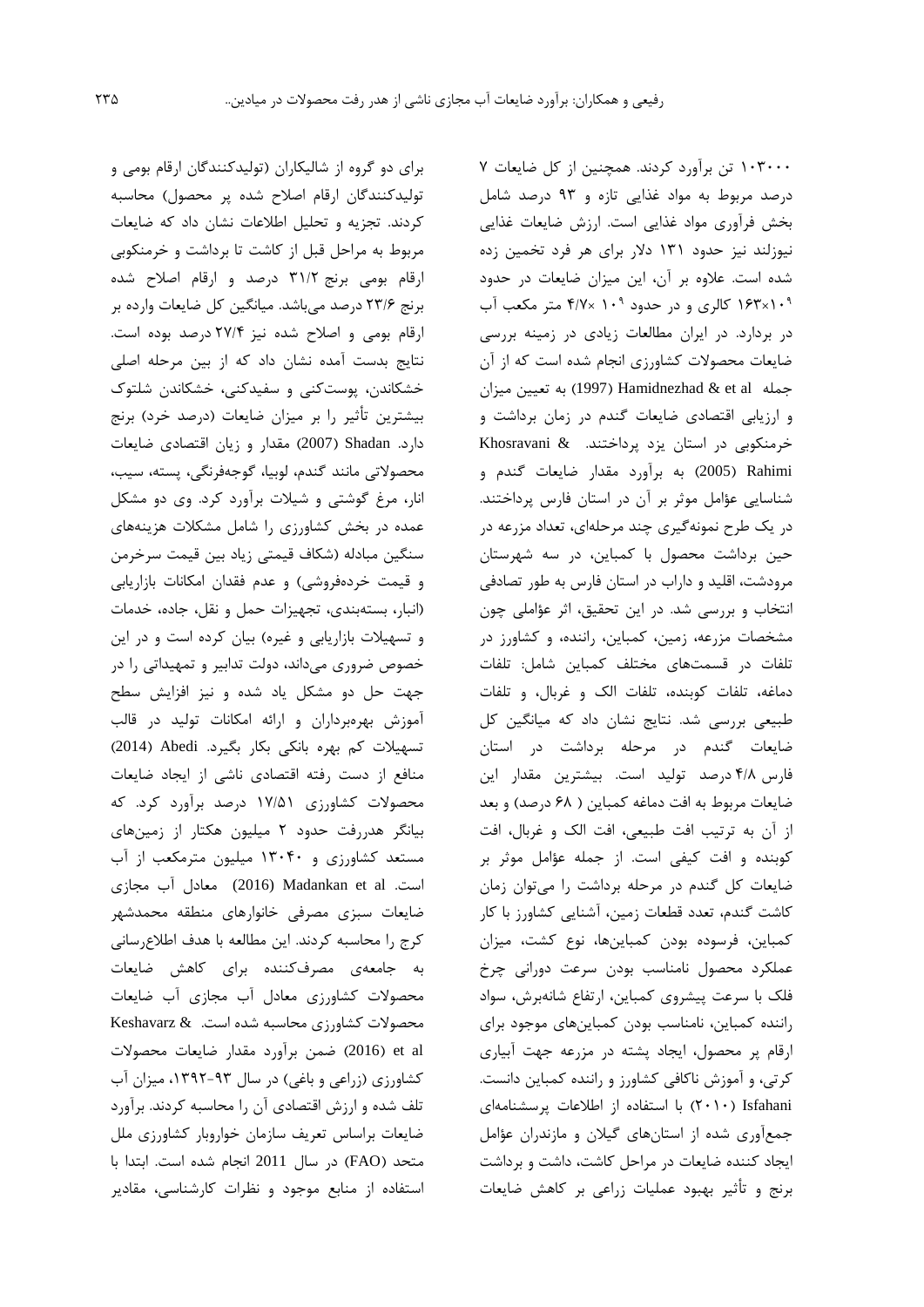ضايعات محصوالت کشاورزي از مرحله برداشت تا عرضه در بازار و قبل از مصرف براي محصول مهم و عمده زراعی و محصول عمدهي باغی که بیشترين آب را به خود اختصاص دادهاند، تعیین و سپس به کل تولیدات آبی زراعی و باغی کشور تعمیم داده شد. براساس محاسبات انجام شده مقدار آب تلف شده ناشی از ضايعات محصوالت کشاورزي به میزان 9/3 میلیارد متر مکعب معادل حدود 45 درصد حجم ذخیره شده آب سدها در سال آبی 1392-93 بوده و زيان اقتصادي آب هدر رفته ناشی از اين ضايعات 1/92297 میلیارد ريال است. بررسی مطالعات انجام شده نشان داد تا تاکنون پژوهشی در تعیین مقدار ضايعات محصوالت کشاورزي در مرحله توزيع در سطح میادين میوه و تره بار انجام Esfahani (2003) Asadi & et al نشده است. مطالعات  $\mathbb{R}$  et al مطالعات Yazdanifar & (2011) Qlynzhad ،(2010) & et al انیز صرفاً (2015) و Madankan & et al و (2016) نیز صرفاً به برآورد کمی مقدار ضايعات و آب هدر رفته ناشی از آن در سطح مزرعه پرداختهاند و مقايسهاي با میزان آب صادراتی انجام ندادهاند. بنابراين با توجه به نقش قابل توجه هدررفت آب ناشی از ضايعات محصوالت کشاورزي و ضرورت ارزآوري محصوالت کشاورزي از صادرات، مطالعه حاضر به برآورد ضايعات محصوالت کشاورزي از نظر آب اتالف شده و مقايسه آن با آب صادراتی می-

پردازد. تا از اين طريق توجه به مسأله ضايعات را به عنوان عامل تشديدکننده بحران آب در مقايسه با صادرات محصوالت کشاورزي مهمتر و حیاتی معرفی نمايد.

# **روش تحقیق**

ضايعات محصوالت کشاورزي در بخشهاي مختلف تولید، توزيع و مصرف صورت میگیرد. از طرفی با اتالف اين محصوالت در واقع آب مصرفی جهت تولید آنها نیز هدر میرود. با وجود اين واقعیت، بیش از آنکه در کشور، آب مجازي ناشی از اين هدر رفت محاسبه و تحلیل شود، صادرات آب مجازي و آسیبهاي آن نقد و بررسی شده است. هدف اين پژوهش بررسی میزان ضايعات و محاسبه آب هدررفته ناشی از اين ضايعات براي محصوالت پرتقال، نارنگی، لیموترش، گريپفروت، کیوي، انار، هندوانه، سیب، به، انگور، خیار، گوجهفرنگی، بادمجان، کدو، پیاز، سیبزمینی، لوبیاسبز، چغندر، کاهو، کلم، کرفس و سبزيجات در سطح میدان تره بار مرکزي و 18 تره بار اصلی شهر تهران در شش ماهه سال 1395 و لزوم توجه به ضايعات آب مجازي به جاي اغراق آمیز جلوه دادن صادرات آب مجازي است. در شکل 1 چارچوب کلی روش تحقیق نشان داده شده است: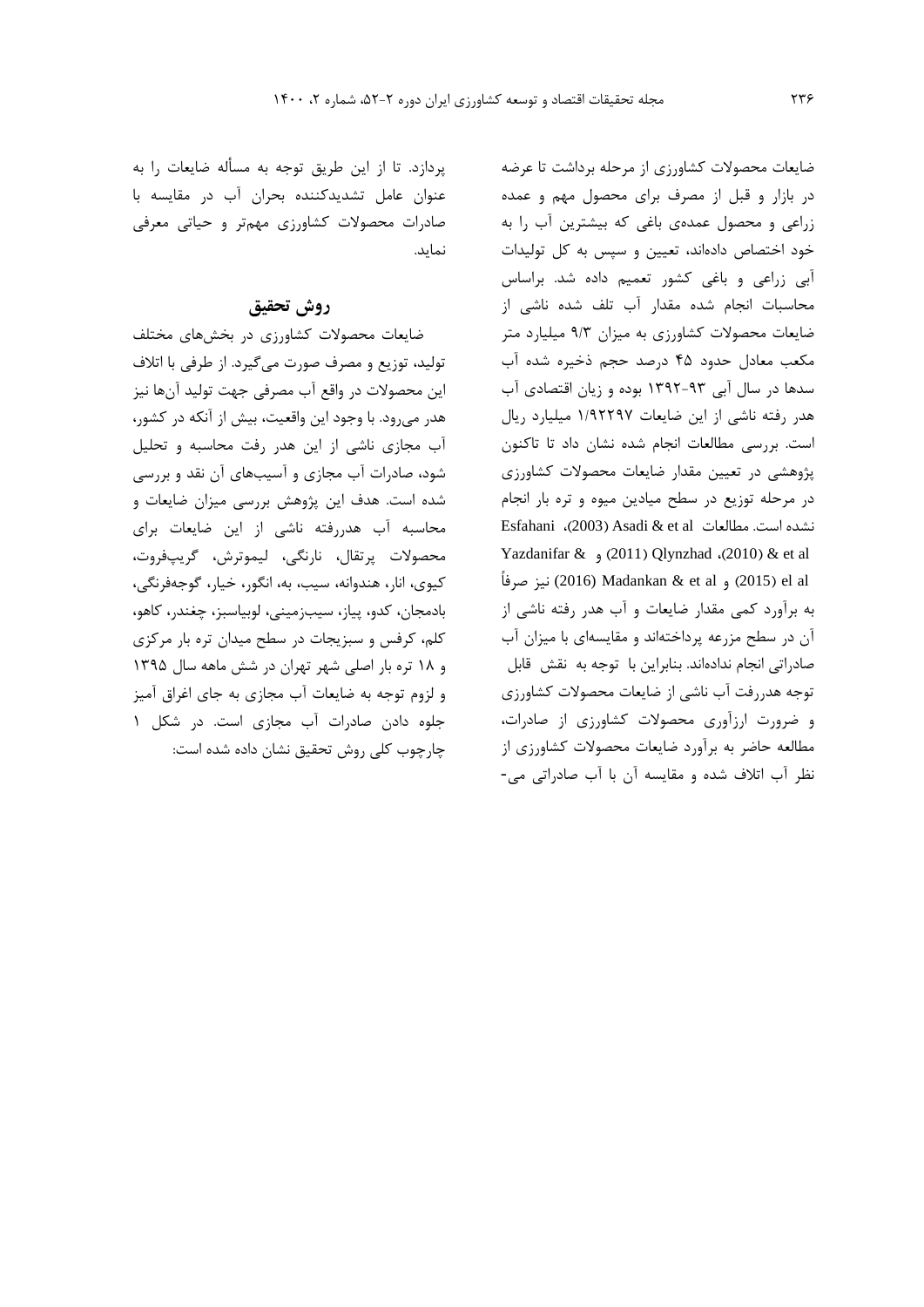

شکل.1 چارچوب کلی روش تحقیق

در ادامه نحوة محاسبة ضايعات محصوالت منتخب در بخش توزيع ترهبارهاي اصلی شهر تهران و آب مجازي هدررفتة ناشی از آن بیان میشود.

محاسبة میزان ضايعات محصوالت منتخب دربخش توزيع میادين میوه و ترهبار مرکزي و اصلی:

به منظور تعیین میزان ضايعات محصوالت منتخب در سطح میدان ترهبار مرکزي و هجده ترهبار اصلی شهر تهران در سال ،1395 به تکمیل پرسشنامه در سطح اين میادين در طول شش ماه ( مهرماه تا اسفند ماه) پرداخته شد. با بررسی پرسشنامههاي تکمیل شده درصد ضايعات محصوالت منتخب در سطح ترهبار مرکزي تهران و هجده ترهبار اصلی شهر تهران استخراج گرديد. سپس میزان ضايعات در سطح ترهبار مرکزي تهران با استفاده از رابطة 1 محاسبه میشود:

$$
Z_{ij} = \alpha_i \times M_{ij} \tag{1}
$$

که در آن *i* ، درصد ضايعات محصول )i )در سطح ترهبار مرکزي تهران، *M ij* ، میزان ورودي محصول )i ) از استان )j )به تهران و *Z ij* ، میزان ضايعات محصول )i ) ورودي از استان)j )در ترهبار مرکزي تهران است. در مرحلة بعد میزان محصول خروجی از ترهبار مرکزي به - ترهبارهاي اصلی تهران از رابطة 2 محاسبه میشود:  $(5)$  $M^{\text{*}}_{ij} = M_{\text{ij}} - Z_{\text{ij}}$ 

که در آن \* *M ij* ، خروجی از ترهبار مرکزي پس از حذف ضايعات است. پس از محاسبة ضايعات تره بار مرکزي، به محاسبة میزان ضايعات محصوالت منتخب در سطح ترهبارهاي اصلی شهر تهران با استفاده از رابطة 3 پرداخته میشود:

 $(1)$  $Z_{ii}^* = \beta_i \times M_{ii}^*$ 

که در آن *i* ، میانگین درصد ضايعات محصول )i ) در سطح ترهبارهاي اصلی تهران، \* *M ij* میزان ورودي محصول )i )از استان )j )به ترهبارهاي اصلی تهران پس از حذف ضايعات ترهبار مرکزي تهران و \* *Z ij* میزان ضايعات محصول )i )ورودي از استان )j )در ترهبارهاي اصلی تهران است. در نهايت مجموع ضايعات ترهبار مرکزي و ترهبارهاي اصلی تهران به عنوان میزان ضايعات در اين مطالعه در نظر گرفته شده است. پس از تعیین میزان ضايعات به محاسبة میزان آب اتالف شده ناشی از اين ضايعات پرداخته شده که در ادامه نحوة محاسبة آن بیان میگردد.

محاسبة آب مجازي و ضايعات آب مجازي محصوالت بر حسب استان مبدأ:

اصطالح آب مجازي، اولین بار در دهه میالدي توسط Allen تعريف شد. Hoekstra تعريف کاملتري از آب مجازي را به اين شرح ارائه کرد: " آب مجازي، جمع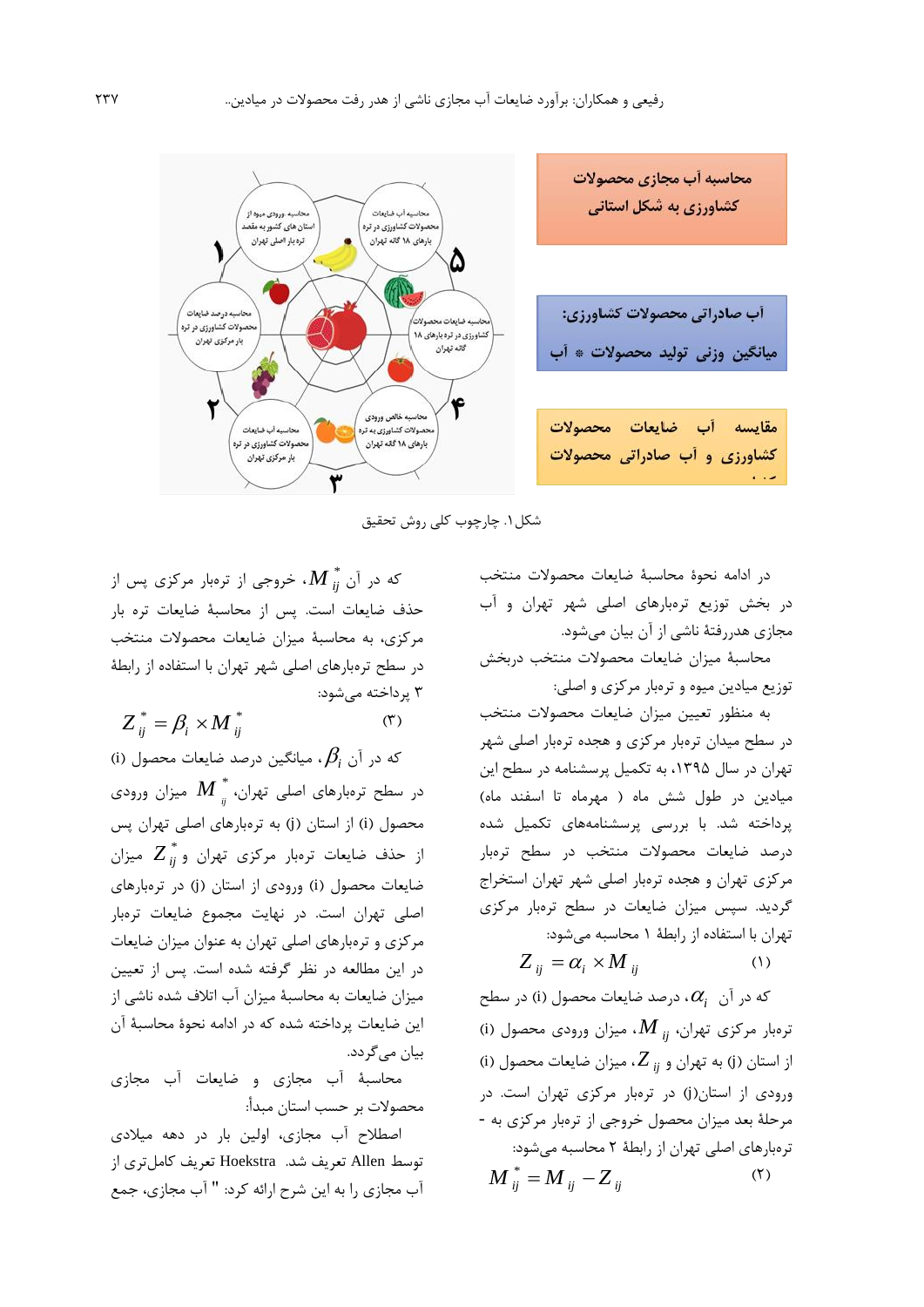کل آب مورد نیاز براي تولید مقدار معینی از محصول (کالا)، با توجه به شرايط اقليمي، مکاني، زمان توليد و راندمان میباشد." مفهوم آب مجازي براي توجه سیاستگزاران به منابع آب به خصوص در بخش کشاورزي مناطق کمآب براي امنیت غذايی و توسعه پايدار با واردات محصوالت آببر ايجاد شد.

در اين مطالعه به منظور محاسبه آب مجازي محصوالت منتخب در استانهاي کشور، از رابطة 4 استفاده شده است:

$$
(\mathfrak{f})
$$

$$
VWC_{ij} = \frac{NW_{ij}}{R \times Y_{ij}}
$$

که در آن *V WCij* آب مجازي محصول )i )در ستان (j)،  $\overline{N}W_{ij}$  نیاز خالص آبیاری محصول (i) در استان )j )R راندمان آبیاري و *Y ij* عملکرد محصول )i) در استان )j )است. نیاز خالص آبیاري محصوالت منتخب در هر يک از دشتهاي استانهاي کشور از نرم افزار NETWAT استخراج شد. میانگین اعداد دشتهاي هر استان، نیاز خالص آبیاري محصول مورد نظر در آن استان در نظر گرفته شد. اعداد به دست آمده نیاز خالص آبیاري محصوالت در هر هکتار میباشد، بنابراين به منظور تبديل به نیاز خالص آبیاري براي هر کیلوگرم محصول، اعداد بر عملکرد محصوالت در هکتار تقسیم شده است. الزم به ذکر است که اعداد به دست آمده نیاز خالص آبیاري هستند ولی در محاسبه آب مجازي کل آب مصرف شده در تولید هر واحد از محصول مد نظر است، لذا اعداد بر راندمان آبیاري نیز تقسیم شدهاند. در نهايت اعداد محاسبه شده نیاز ناخالص آبیاري براي تولید هرکیلوگرم از محصوالت و در واقع آب مجازي محصوالت در هر يک از استانها میباشد. با محاسبة میزان آب مجازي هر يک از محصوالت منتخب در استانهاي کشور با استفاده از رابطة 5 میزان ضايعات آب مجازي (آب هدر رفته ناشي از ضايعات) نيز محاسبه میشود:

$$
VWZ_{ij} = (Z_{ij}^* + Z_{ij}) \times VWC_{ij}
$$
 (۵)

که در آن *VWZ ij* ، ضايعات آب مجازي محصول )i )مبدأ از استان )j )است. در نهايت به منظور محاسبه ضايعات آب مجازي محصول)i )مجموع اعداد استانها براي آن محصول با استفاده از رابطة 6 محاسبه خواهد شد:

$$
VWZ = \sum_{j=1}^{r_1} VWZ_{ij}
$$

همچنین کل ضايعات آب مجازي محصوالت منتخب از رابطة 7 به دست میآيد:

$$
VWZ = \sum_{i=1}^{n} VWZ_i
$$
 (Y)

محاسبة صادرات آب مجازي:

با توجه به اينکه يکی از اهداف مطالعة حاضر مقايسة آب مجازي ضايعات با آب مجازي صادراتی است در ادامه نحوة محاسبة آب مجازي صادراتی با استفاده از رابطة 8 شرح داده میشود:

 $(\lambda)$  $VWE_i = AVWC_i \times EX_i$ 

که در آن *AVWC<sup>i</sup>* میانگین وزنی آب مجازي محصول )i )در استانهاي کشور و *EX <sup>i</sup>* میزان صادرات محصول )i )در سال 1395 و *VWE<sup>i</sup>* میزان آب مجازي صادراتی محصول )i )است. الزم به ذکر است که میانگین وزنی آب مجازي محصول مورد نظر از مجموع حاصلضرب آب مجازي محصول در استان (j) در سهم آن استان از میزان تولید محصول در کل کشور به دست میآيد.

$$
AVWC_i = \sum_{j} VWC_{ij} \times \frac{\text{Prod}_{ij}}{\text{Prod}_{i}}
$$

که در آن *AVWC<sup>i</sup>* میانگین وزنی آب مجازي محصول )i )در استانهاي کشور و *V WCij* میزان آب مجازی محصول (i) در استان (j) و Pr*od* <sub>i</sub> میزان تولید محصول (i) در استان (j) و Pr*od* <sub>i</sub> میزان تولید محصل (i) در کل کشور است. محاسبة هزينة فرصت ضايعات آب مجازي بر حسب تولید محصوالت منتخب: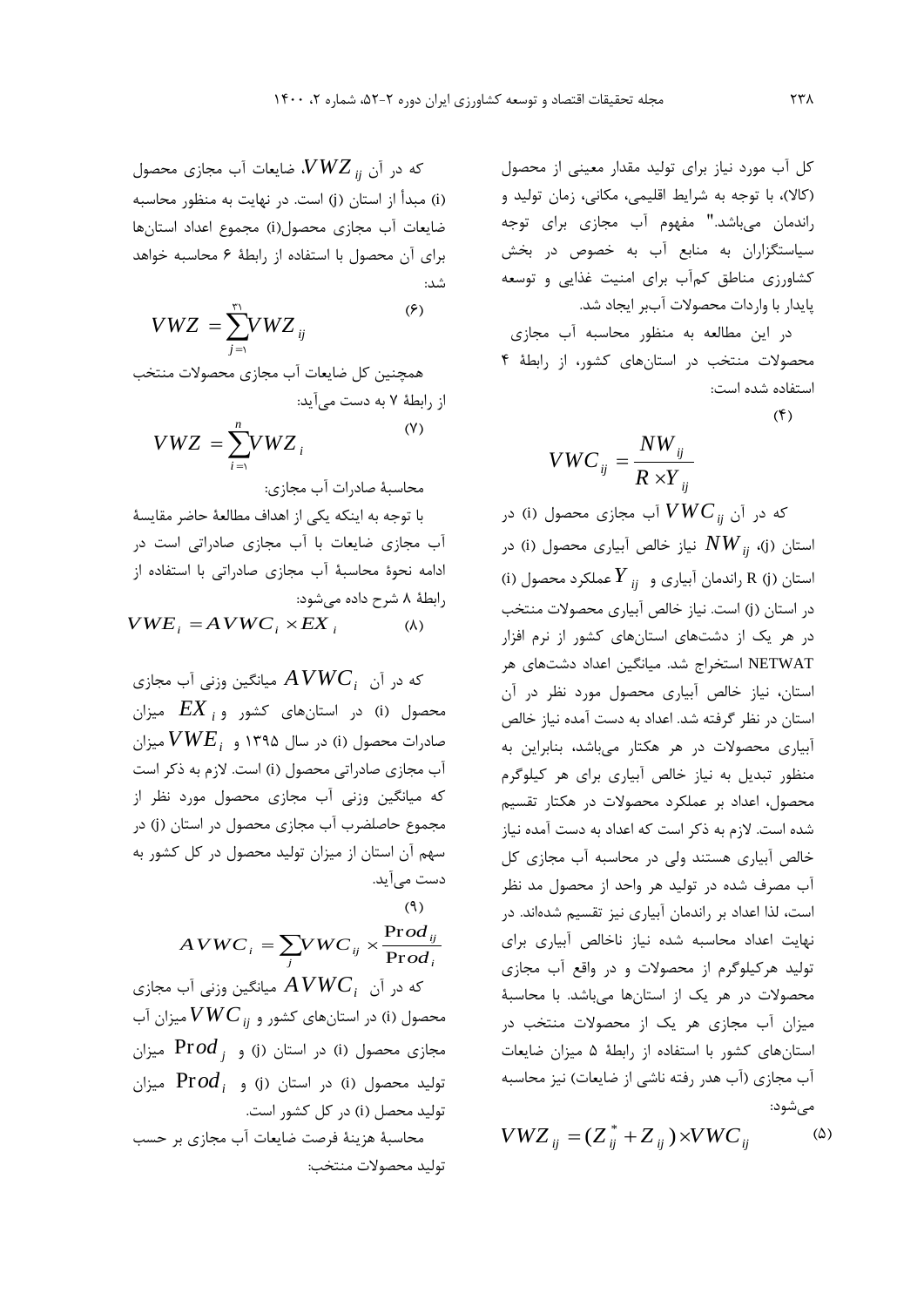در نهايت پس از محاسبة کل ضايعات آب مجازي محصوالت گفته شده در سطح میدان ترهبار مرکزي و هجده ترهبار اصلی شهر تهران در شش ماهه دوم سال ،1395 به بررسی هزينة فرصت آب هدررفت ناشی از اين ضايعات بر حسب میزان تولید هر يک از اين محصوالت، با استفاده از رابطة 10 پرداخته میشود:

$$
Q_i = \frac{VWZ}{AVWC_i} \tag{1)}
$$

که در آن *Qi* میزان تولید از دست رفته محصول )i )است، که از تقسیم میزان کل ضايعات آب مجازي محاسبه شده بر میانگین وزنی آب مجازي آن محصول به دست میآيد. بنابراين هزينه فرصت از دست رفته ضايعات آب مجازي محاسبه شده بر حسب تولید از اين روش محاسبه خواهد شد.

جمعآوري دادهها و اطالعات:

مطابق آمار و اطالعات سازمان میادين میوه و ترهبار شهر تهران، داراي 18 میدان ترهبار اصلی است که هر يک نیز شامل چندين زيرمجموعه میباشد. اين میادين وظیفه عرضه میوه و سبزيجات تازه و همچنین ديگر محصوالت کشاورزي به مصرفکنندگان را دارند. در اين پژوهش میزان ضايعات محصوالت منتخب با تکمیل پرسشنامه از غرفهداران میدان ترهبار مرکزي و میادين اصلی در سطح شهر تهران جمعآوري شده است. همچنین عملکرد و میزان صادرات محصوالت منتخب از آمارنامه وزارت جهاد کشارزي و سايت اتاق بازرگانی در سال 1395 استخراج شده است.

## **یافتهها و بحث**

در اين بخش نتايج مربوط به محاسبه آب مجازي ضايعات محصوالت منتخب در میدان ترهبار مرکزي و ترهبارهاي اصلی تهران در شش ماهه دوم سال 1395 و همچنین آب مجازي صادرات اين محصوالت آورده شده است. شکل 2 میانگین آب مجازي محاسبه شده هريک از محصوالت مذکور را در کشور نشان میدهد. مطابق محاسبات انجام شده به ترتیب بیشترين و کمترين آب مجازي به محصوالت به با 2941 و بادمجان با 157 لیتر به کیلوگرم اختصاص دارد.

جدول (١) درصد ضايعات محصولات منتخب را در میدان ترهبار مرکزي و میادين اصلی میوه و ترهبار تهران نشان میدهد. بیشترين درصد ضايعات در میدان ترهبار مرکزي مربوط به سبزيجات و کرفس و گوجهفرنگی به میزان ،30 30 و 15 درصد است. همچنین محصوالت کیوي، گريپ فروت و لیموترش ضايعات نداشتهاند. در سطح ترهبارهاي اصلی تهران نیز بیشترين میزان ضايعات مربوط به کاهو، پرتقال، سبزيجات و انگور به ترتیب به میزان ،50 ،43 40 و 40 درصد است. کمترين میزان ضايعات مربوط به هندوانه و کیوي به میزان 10 درصد است. الزم به ذکر است که در سطح ترهبارهاي اصلی تهران میوه و ترهبار به دو صورت دستچین و درهم به فروش میرسد. اطالعات پرسشنامههاي تکمیل شده نشان میدهد که درصد ضايعات دستچین بیشتر از درهم است ولی از آنجايی که در فروش درهم ضايعات به بخش مصرف نهايی انتقال میيابد، از میانگین درصد ضايعات فروش دستچین به عنوان ضريب ضايعات محصوالت کشاورزي منتخب استفاده شده است.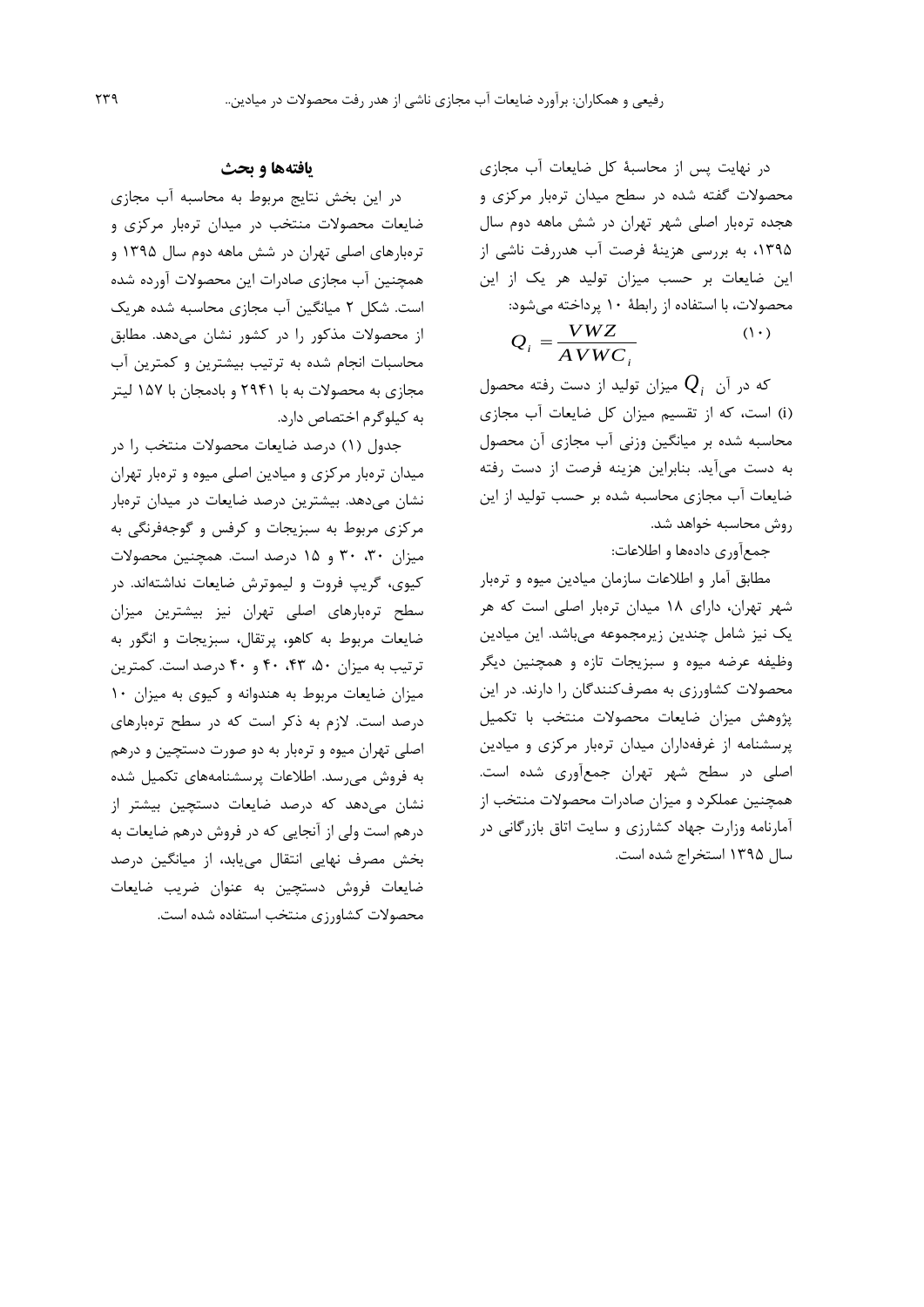

| شکل ۲- میانگین آب مجازی محصولات کشاورزی ایران (۱۳۹۵) |  |  |  |
|------------------------------------------------------|--|--|--|
|------------------------------------------------------|--|--|--|

| میادین ۱۸ گانه میوه و<br>ترەبار تهران | میادین میوه و تره-<br>بار مركزي | محصول     | میادین ۱۸ گانه میوه و<br>ترەبار تهران | میادین میوه و ترهبار<br>مركزى | محصول    |
|---------------------------------------|---------------------------------|-----------|---------------------------------------|-------------------------------|----------|
| ۵.                                    | ۴                               | كاهو      | ۱۸                                    | ۴                             | انار     |
| $\mathsf{r}\cdot$                     | ۱۵                              | كدو       | ۴٠                                    | ۵                             | انگور    |
| $\mathbf{r}$ .                        | $\mathbf{r}$ .                  | كرفس      | ۲۲                                    | ۱۵                            | بادمجان  |
| ٢۵                                    | ٣                               | كلم       | ۱۴                                    | ٣                             | به       |
| ١.                                    |                                 | كيوى      | ۴۳                                    | ۱۵                            | پرتقال   |
| ٢۵                                    |                                 | گريپفروت  | ٣٣                                    | ۲                             | پياز     |
| ٣٢                                    | $\mathsf{r}$ .                  | گوجەفرنگى | ۲۹                                    | ٣                             | خيار     |
| ۲۵                                    | ۱۵                              | لوبياسبز  | ٣٠                                    | ٣                             | چغندر    |
| ۲۴                                    |                                 | ليموترش   | ۴٠                                    | $\mathsf{r}\cdot$             | سبزيجات  |
| $\mathbf{r}$ .                        | ۵                               | نارنگى    | ٣۵                                    | ۵                             | سيب      |
| ١.                                    | ١.                              | هندوانه   | ٣٠                                    | ۴                             | سيبزمينى |

جدول-1 درصد ضايعات محصوالت کشاورزي منتخب در میادين میوه و تره بار مرکزي و 18 تره بار اصلی تهران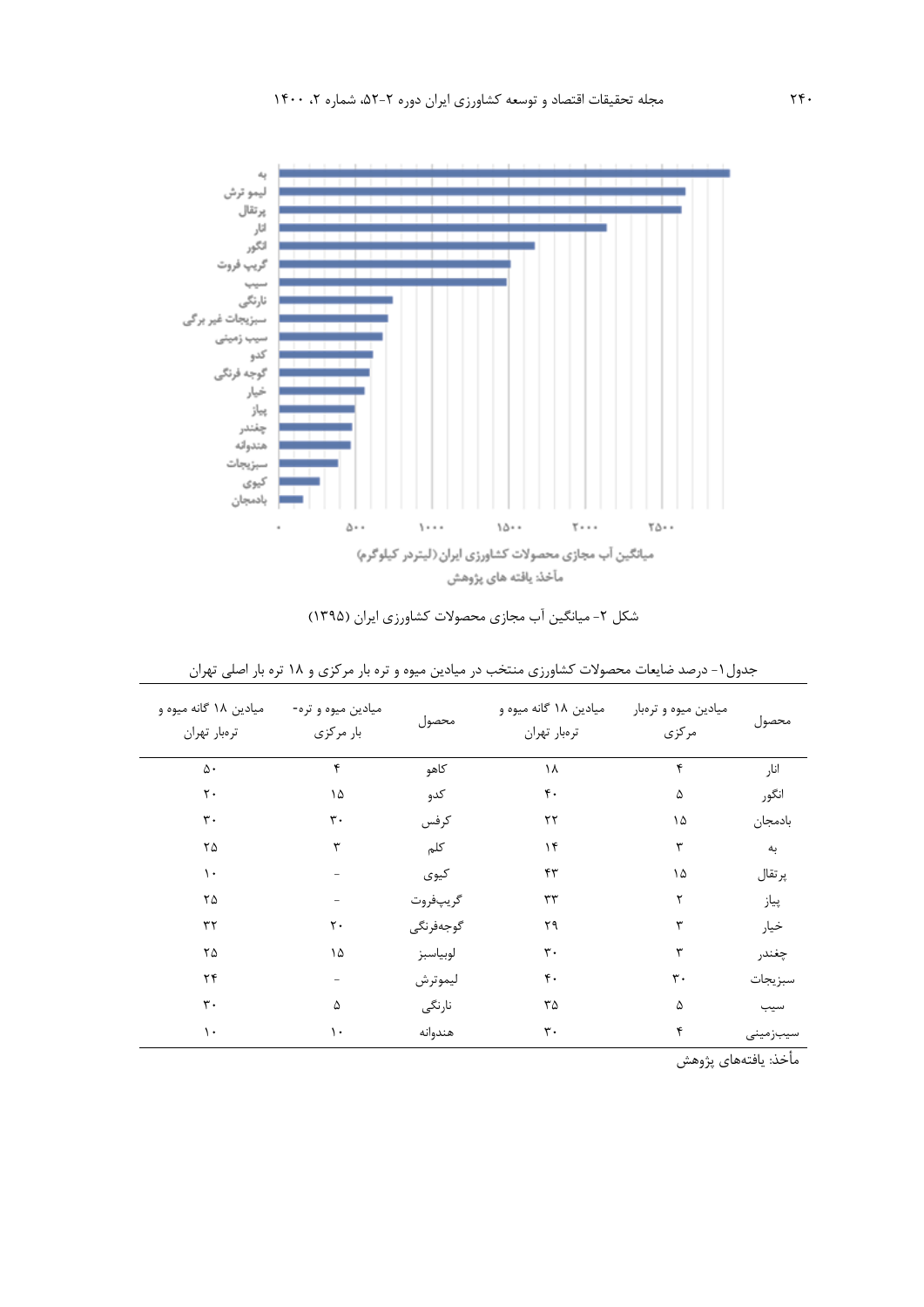| میزان واردات (تن)               | محصول      | میزان واردات (تن) | محصول    |
|---------------------------------|------------|-------------------|----------|
| 15719                           | كاهو       | ۳۱۵۲۱             | انار     |
| ۵۹۳۴                            | كدو        | <b>٣۴٢٧٩</b>      | انگور    |
| ۲۱۶۵                            | كرفس       | 18548             | بادنجان  |
| $\Delta \mathbf{r} \cdot \cdot$ | كلم        | <b>AAY</b>        | به       |
| 4118                            | كيوى       | $YYY \cdot Y$     | پرتقال   |
| 3781.9                          | گريپ فروت  | 114477            | پياز     |
| ۱۴۳۳                            | گوجه فرنگی | YYF               | خيار     |
| $f\wedge f$ .                   | لوبيا سبز  | 9.019             | چغندر    |
| 101557                          | ليمو ترش   | 200.7             | سبزيجات  |
| <b>AFTA</b>                     | نارنگى     | 774018            | سيب      |
| $rrvva\Delta$ .                 | هندوانه    | 11817             | سيبزمينى |

جدول ٢- میزان واردات محصولات منتخب به مقصد تهران سال ١٣٩۵

جدول)2( مقادير واردات محصوالت منتخب را از ساير استانها به شهر تهران در سال 1395 نشان می- دهد. در اين پژوهش به منظور محاسبه ضايعات محصوالت مذکور، میزان کل واردات اين محصوالت از هر يک از استانهاي کشور به شهر تهران آورده شده است.

جدول)3( میزان اتالف آب ناشی از ضايعات محصوالت منتخب در سطح میدان ترهبار مرکزي و 18 ترهبار اصلی شهر تهران و کل ضايعات آب مجازي را در

شش ماهه دوم سال 1395 نشان میدهد. همانطور که مالحظه میشود، بیشترين ضايعات آب مجازي به ترتیب مربوط به محصوالت گوجه فرنگی، سیب زمینی، هندوانه، پیاز و سیب با مقادیر ۵۵۸۲۴ ، ۳۹۳۴۵، ،34927 30432 و 29684 هزار مترمکعب و کمترين میزان ضايعات آب مجازي به ترتیب مربوط به محصوالت کیوي، چغندر و کلم با مقادير ،109 144 و 151 هزار مترمکعب است.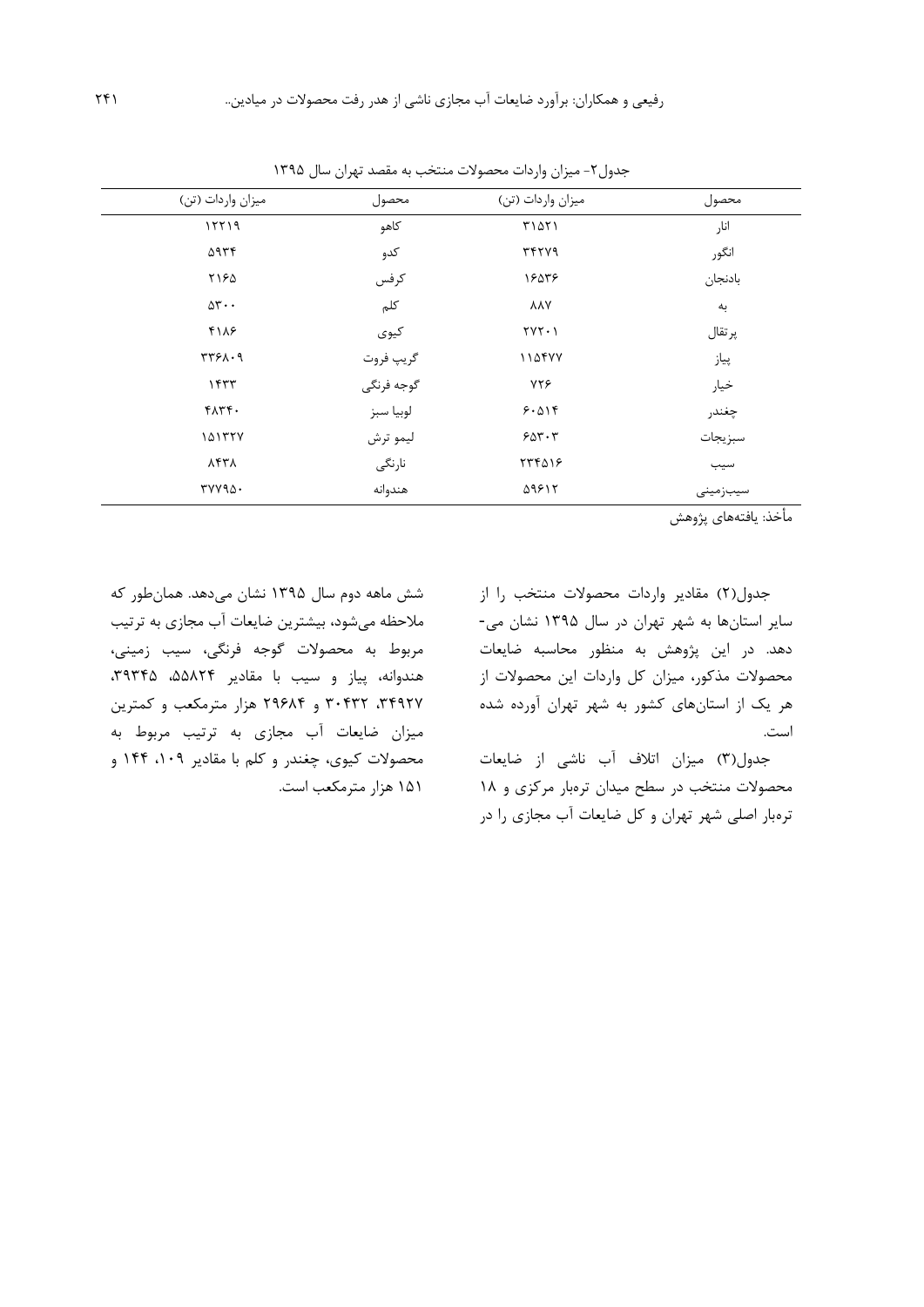| تهران سال ۱۳۹۵                           |                                    |          |
|------------------------------------------|------------------------------------|----------|
| اتلاف آب ناشی از ضایعات در میوه و ترهبار | اتلاف آب ناشی از ضایعات در میوه و  | محصول    |
| ۱۸ گانه تهران (هزار متر مکعب)            | ترهبار مرکزی تهران (هزار متر مکعب) |          |
| 1.119                                    | ۲۳۴۲                               | انا,     |
| Y. YY                                    | <b>TYTY</b>                        | انگور    |
| $\mathsf{r} \cdot \mathsf{v}$            | ۱۶۷                                | بادمجان  |
| ۳۱۲                                      | ۶۹                                 | به       |
| ۱۵۰۲۴                                    | ۱۸۳۹                               | پر تقال  |
| ۳۸۶۹۳                                    | ۱۷۳۹                               | پياز     |
| <b>1999A</b>                             | Y:GA                               | $\cdots$ |

جدول ۳-اتلاف آب ناشی از ضايعات محصولات کشاورزي منتخب در سطح ميادين ميوه و تره بار مرکزي و ۱۸ گانه شهر

| 12481                                                        | 1.119                         | 5777                          | انار         |
|--------------------------------------------------------------|-------------------------------|-------------------------------|--------------|
| ۲۳۴۵۶                                                        | $Y \cdot YY \wedge$           | <b>TYTY</b>                   | انگور        |
| ۳۷۵                                                          | $\mathsf{r} \cdot \mathsf{v}$ | 187                           | بادمجان      |
| $\tau \wedge \tau$                                           | $\tau\wedge\tau$              | ۶۹                            | به           |
| 18883                                                        | 10.79                         | ۱۸۳۹                          | پر تقال      |
| $r \cdot r r r$                                              | <b>7897</b>                   | ۱۷۳۹                          | پياز         |
| 57.99                                                        | 19990                         | $\mathbf{Y} \cdot \mathbf{Y}$ | خيار         |
| ۱۴۴                                                          | $\mathcal{N}$ .               | $\mathcal{N}$                 | چغندر        |
| $\Delta\mathop{\boldsymbol\Lambda}\cdot\boldsymbol{\Lambda}$ | <b>٢٨٥٢</b>                   | $r \cdot \Delta \mathcal{F}$  | سبزيجات      |
| 79814                                                        | $Y \Delta \Lambda \cdot Y$    | ۳۸۸.                          | سيب          |
| ۳۹۳۴۵                                                        | 3447                          | YY9A                          | سيب          |
| 5660                                                         | 4884                          | ۹۹۹                           | كاهو         |
| 1511                                                         | ٧۵٠                           | ۶۶۱                           | كدو          |
| ۶۳۹                                                          | ۲۶۳                           | ٣٧۶                           | كرفس         |
| ۱۵۱                                                          | 156                           | ٢٨                            | كلم          |
| $1 \cdot 9$                                                  | $1 \cdot 9$                   | $\overline{\phantom{0}}$      | كيوى         |
| $YY1Y$                                                       | $YY1Y$                        | -                             |              |
| <b>AAATF</b>                                                 | T177.                         | <b>TFFAF</b>                  | گريپ<br>گوجه |
| ۲۲۶                                                          | 157                           | $\gamma\gamma$                | لوبيا سبز    |
| 15500                                                        | 15500                         | $\overline{\phantom{a}}$      | ليمو         |
| ۱۵۱۹                                                         | 1597                          | $\tau\tau\gamma$              | نارنگى       |
| <b>٣۴٩٢٧</b>                                                 | ۱۶۵۴۴                         | 517797                        | هندوانه      |

در جدول )4( میزان ارزش آب مجازي صادراتی و همچنین زيان اتالف آب ناشی از ضايعات محصوالت کشاورزي بر حسب هزار دالر براي محصوالت منتخب در شش ماهه سال 1395 نشان داده شده است. ارزش آب مجازي صادراتی از تقسیم ارزش کل صادرات محصول بر میانگین وزنی آب مجازي آن، بر اساس سهم از تولید

محصول در کشور، محاسبه شده است. که از اين اعداد در محاسبه زيان اتالف آب ناشی از ضايعات محصوالت کشاورزي استفاده شده است. همانطور که در جدول )5( مالحظه میشود، مجموع زيان اتالف آب ناشی از ضايعات محصوالت منتخب برابر با 136794 هزار دالر است.

کل اتالف آب ناشی از ضايعات (هزار متر مکعب)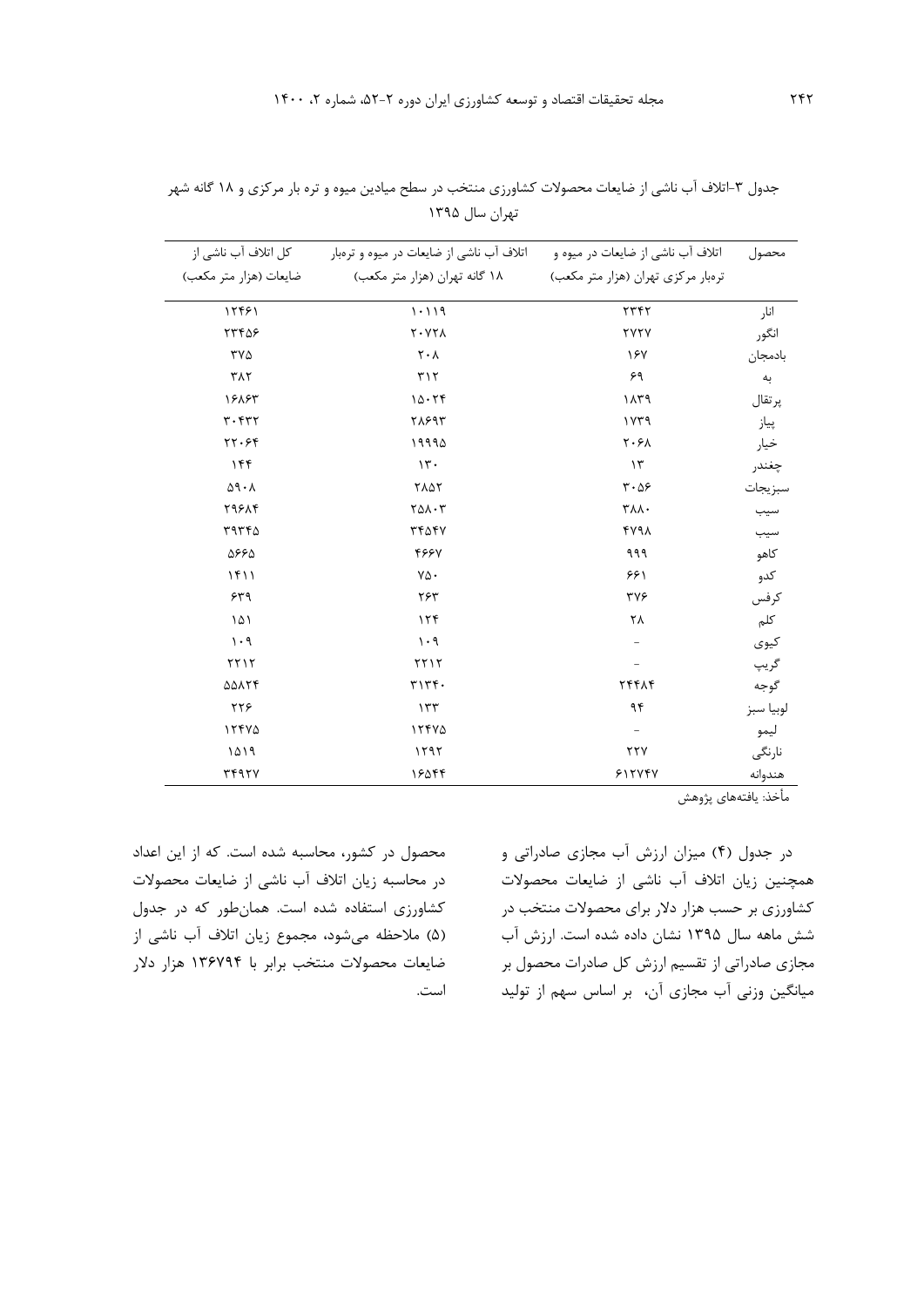| زيان اتلاف<br>آب<br>(هزار دلار) | ارزش آب صادراتی<br>(دلار بر مترمکعب)<br>میانگین وزنی از<br>توليد | محصول    | زيان اتلاف<br>آب<br>(هزار دلار) | ارزش آب صادراتی<br>(دلار بر<br>مترمكعب)<br>میانگین وزنی از<br>توليد | محصول        |
|---------------------------------|------------------------------------------------------------------|----------|---------------------------------|---------------------------------------------------------------------|--------------|
| ۴۶۵۳                            | $\cdot/\lambda$                                                  | كاهو     | $fV \cdot f$                    | $\cdot$ /۴                                                          | انار         |
| 15.1                            | $\cdot$ /9                                                       | كدو      | 11991                           | $\cdot/\Delta$                                                      | انگور        |
| ۵۶۸                             | $\cdot/9$                                                        | كرفس     | <b>667</b>                      | $1/\lambda$                                                         | بادمجان      |
| 17Y                             | $\cdot/\lambda$                                                  | كلم      | ۱۲۹                             | $\cdot/\tau$                                                        | به           |
| $\mathbf{r} \cdot \mathbf{1}$   | $Y/\lambda$                                                      | كيوى     | 550.                            | $\cdot$ /۴                                                          | پر تقال      |
| ٣۶٢                             | $\cdot$ /٢                                                       | گريپ-    | 1606.                           | $\cdot/\Delta$                                                      | پياز         |
| ۳۲۶۱۳                           | $\cdot$ /۶                                                       | گوجه-    | 157.5                           | $\cdot$ /۶                                                          | خيار         |
| ۱۵۹                             | $\cdot/\Upsilon$                                                 | لوبياسبز | $\lambda \cdot$                 | $\cdot$ /۶                                                          | چغندر        |
| <b>TTYY</b>                     | $\cdot/\tau$                                                     | ليموتر   | 5570                            | $\frac{1}{2}$                                                       | سبزيجات برگى |
| ۳۶۳۵                            | $\frac{1}{\sqrt{2}}$                                             | نارنگى   | 7398                            | $\cdot/7$                                                           | سيب          |
| 17170                           | $\boldsymbol{\cdot}$ /٣                                          | هندوانه  | 151AT                           | $\cdot/\tau$                                                        | سيبزمينى     |

جدول ۴- آب مجازي صادراتي و برآورد زيان اتلاف آب محصولات كشاورزي در سطح ميادين ميوه و تره بار مركزي و ١٨ گانه شهر تهران

در جدول )5( میزان صادرات آب مجازي ، ضايعات آب مجازي ، نسبت ضايعات به صادرات آب مجازي و هزينه فرصت از دست رفته ناشی از اين ضايعات بر حسب تولید محصوالت منتخب آورده شده است. همان طور که مالحظه میشود ضايعات آب مجازي براي محصوالت انگور، به، پرتقال، چغندر، سبزيجات برگی، سیبزمینی،کرفس،گريپفروت، لیمو ترش و نارنگی

چندين برابر صادرات آب مجازي اين محصوالت است. اين مقادير بیانگر لزوم توجه به ضايعات اين محصوالت و برنامهريزي براي كاهش آنهاست. با توجه به جدول (۵) میزان ضايعات آب مجازي به دست آمده در اين مطالعه با در نظر گرفتن محصول هندوانه 16 درصد و بدون در نظر گرفتن هندوانه 17 درصد آب مجازي صادراتی اين محصوالت است.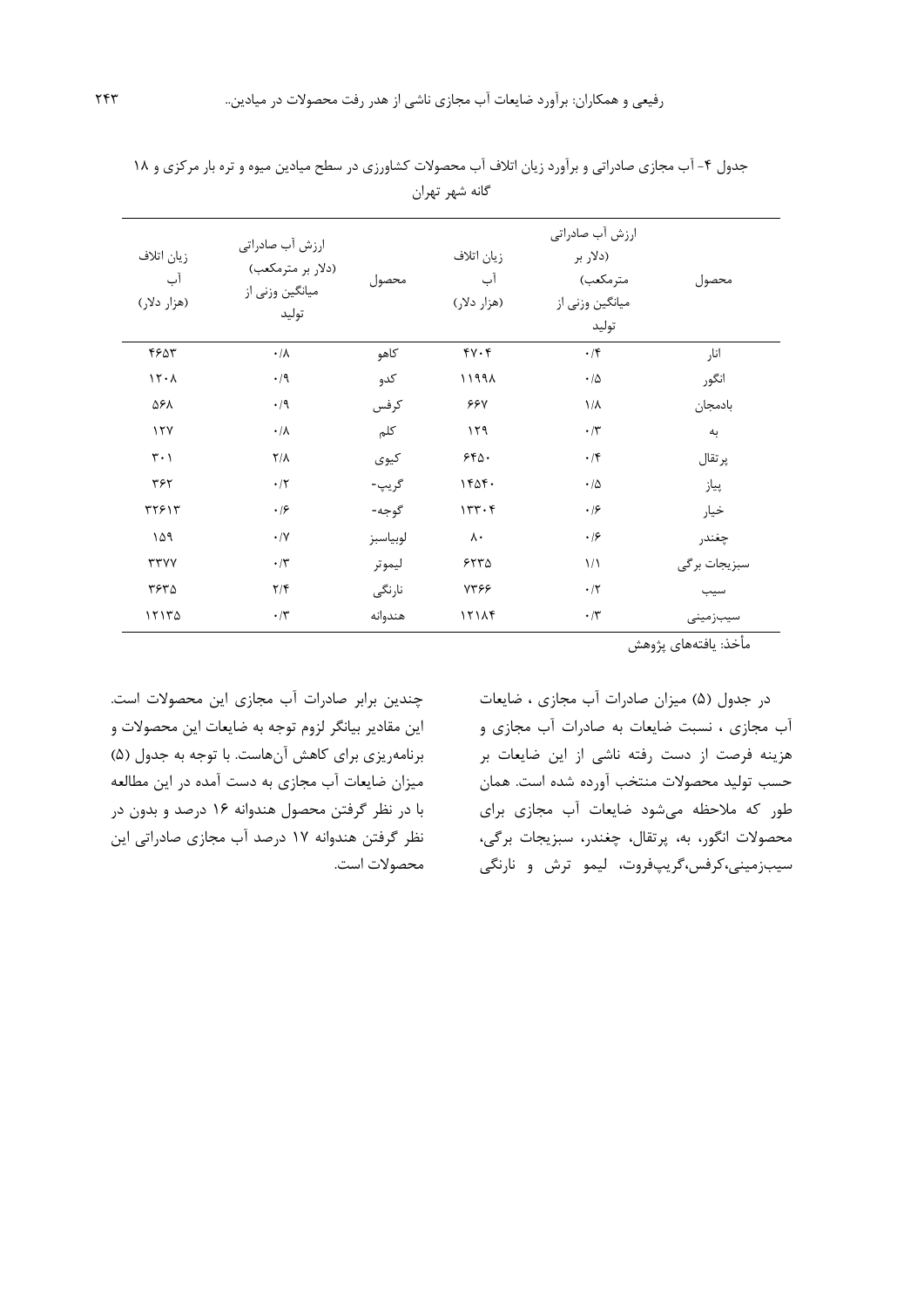| هزينه فرصت از دست رفته        | ضایعات آب مجازی مسبت ضایعات به صادرات آب مجازی<br>بر اساس ميانگين وزني توليد (درصد) منايعات (هزار تن) | (هزارمترمكعب)                           | صادرات آب مجازى<br>(هزار مترمكعب)            | محصول              |
|-------------------------------|-------------------------------------------------------------------------------------------------------|-----------------------------------------|----------------------------------------------|--------------------|
| 1Y <sub>Y</sub>               | 51                                                                                                    | 12481                                   | $Y \cdot \Delta V$ ۶                         | انار               |
| ۲۸۱                           | $\lambda \cdot$                                                                                       | 77408                                   | 791FA                                        | انگور              |
| 198.                          | $\mathsf{r}$                                                                                          | ۳۷۵                                     | 10797                                        | بادمجان            |
| ۱۴۶                           | ۶۵۶                                                                                                   | <b>٣٨٢</b>                              | ۵۸                                           | به                 |
| $\mathbf{r} \cdot \mathbf{v}$ | ۵۸۴                                                                                                   | 18885                                   | <b>TAAY</b>                                  | پرتقال             |
| YY                            | $\uparrow$                                                                                            | $r \cdot r r r$                         | 147019                                       | پياز               |
| ۴۸۱                           | $\gamma$                                                                                              | rr.99                                   | 1196.7                                       | خيار               |
| $Y\mathsf{Y}\Lambda$          | $\mathfrak{f}$                                                                                        | ۱۴۴                                     | ۳۹۶۵                                         | چغندر              |
| ۹۶۸                           | ۶۸                                                                                                    | $\Delta$ 9 . $\Lambda$                  | ۸۶۳۹                                         | سبزيجات برگى       |
| ۲۳۶                           | γ                                                                                                     | <b>79814</b>                            | $FF\Delta \cdot \Delta f$                    | سيب                |
| ۵۴۱                           | $\setminus$                                                                                           | ۳۹۳۴۵                                   | $T\Delta \mathbf{f} \mathbf{f} \cdot \Delta$ | سيبزمينى           |
| ۹۸۱                           | $\gamma$                                                                                              | 5668                                    | ۳۴۲۱۵                                        | كاهو               |
| VVI                           | $\lambda$                                                                                             | 1511                                    | 11777                                        | كدو                |
| ۹۸۱                           | ۱۵۱                                                                                                   | ۶۳۹                                     | ۴۲۴                                          | كرفس               |
| 9 <sub>A</sub>                | $\lambda$                                                                                             | $\backslash \, \triangle \, \backslash$ | <b>TYTA4</b>                                 | كلم                |
| 1477                          | $\lambda$                                                                                             | $\cdot$ 9                               | 119.6                                        | كيوى               |
| 156                           | 1557.                                                                                                 | 5515                                    | ١٨                                           | گريپفروت           |
| ۶۶۸                           | ٢۴                                                                                                    | <b>AAATF</b>                            | TTYTTT                                       | گوجەفرنگى          |
| 5.6                           | $\gamma$                                                                                              | ۲۲۶                                     | ١٨۵١                                         | لوبياسبز           |
| $\tau\tau\Delta$              | ۴۲۴                                                                                                   | 15500                                   | ۲۹۳۹                                         | ليموترش            |
| 1977                          | 149                                                                                                   | 1019                                    | 1.19                                         | نارنگى             |
| 5.7                           | $\lambda$ .                                                                                           | <b>٣۴٩٢٧</b>                            | <b>٣۵۶١٨٧</b>                                | هندوانه            |
|                               | ۱۶                                                                                                    | Y95YY.                                  | 19.7997                                      | مجموع با هندوانه   |
|                               | $\gamma$                                                                                              | ٢۶١٣۴۴                                  | 10591.0                                      | مجموع بدون هندوانه |
|                               |                                                                                                       |                                         |                                              |                    |

جدول ۵. نسبت آب ضايعات از آب صادراتی و هزينه فرصت از دست رفته ضايعات محصولات كشاورزي در ميادين ميوه و ترهبار مرکزي و 18 گانه شهر تهران

با توجه به نتايج مطالعه، ذکر چند نکته در اينجا ضروري است. اول اينکه ضايعات محاسبه شده محدود به شهر تهران، ترهبار مرکزي و ترهبارهاي اصلی شهر تهران و محصوالت منتخب )با توجه به فصل تکمیل پرسشنامه، محصولات موجود در فصل پاييز و زمستان) است. دوم اينکه اين میزان ضايعات با کل صادرات اين محصوالت در کشور مقايسه شده است و سوم اينکه محصوالت صادر شده ارزآوري براي کشور داشته است در حالی ضايعات محصوالت نه تنها درآمدي ايجاد نکرده است بلکه باعث هدررفت بخش زيادي از منابع کشور به خصوص اب شده است. به منظور تبیین هر چه بهتر هدر رفت اين منابع در جدول (۵) هزينه فرصت آب از

دست رفته در اثر اين ضايعات محاسبه شده است. همانطور که مالحظه میشود، با اتالف آب ناشی از اين ضايعات، امکان تولید 172 هزارتن انار، 281 هزار تن انگور و .... از دست رفته است. **نتیجهگیری و پیشنهادها**

مطابق آنچه که در بخش نتايج بیان شد، میزان آب تلف شده ناشی از ضايعات محصوالت پرتقال، نارنگی، لیموترش، گريپفروت، کیوي، گوجهفرنگی، انار، هندوانه، سیب، به، انگور، خیار، بادمجان، کدو، پیاز، سیبزمینی، لوبیاسبز، چغندر، کاهو، کلم، کرفس و سبزيجات )در شش ماهه دوم سال 1395( در سطح میادين اصلی میوه و ترهبار شهر تهران نسبت به آب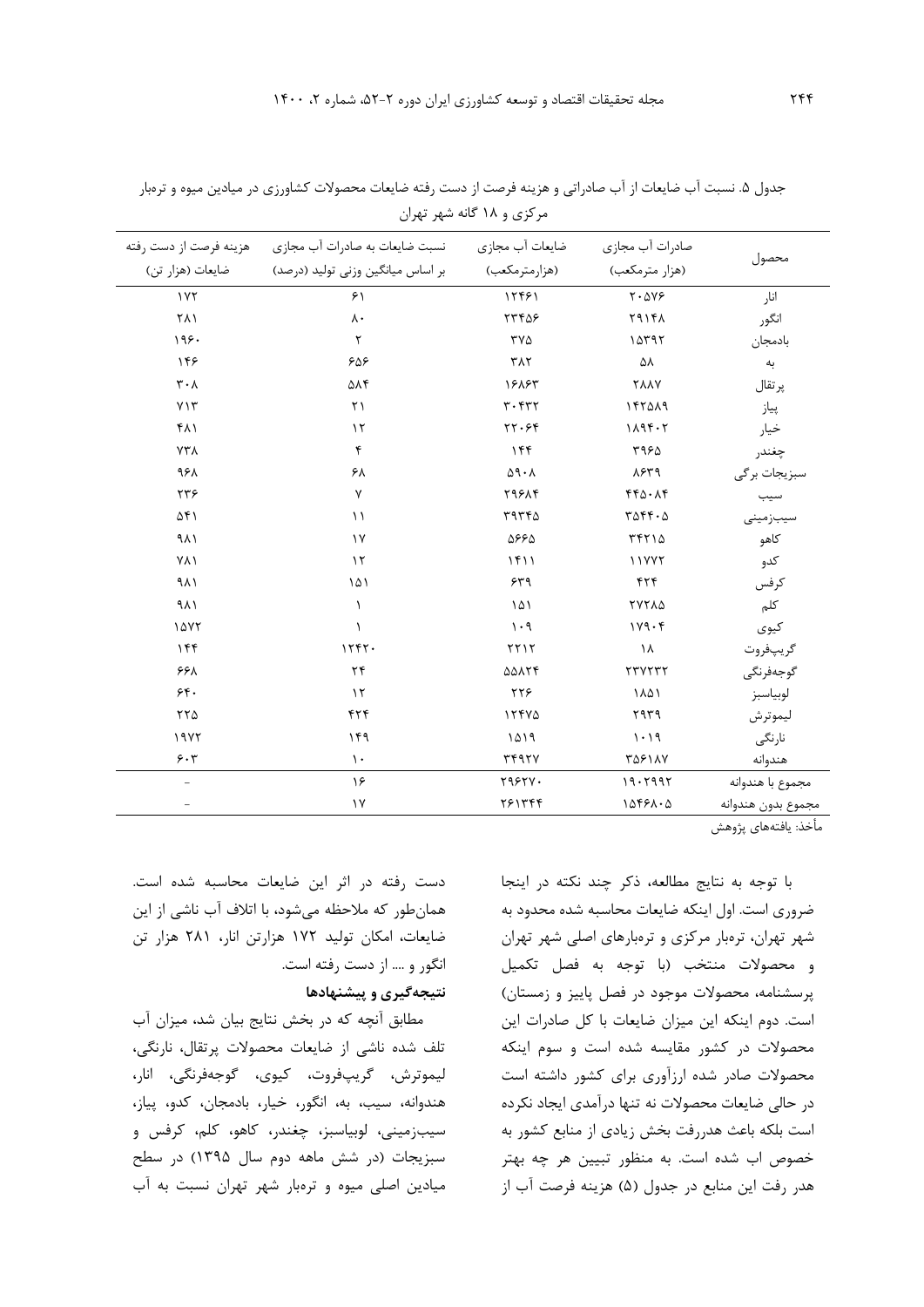مجازي صادراتی اين محصوالت عدد قابل مالحظهاي - است. ذکر اين نکته بسیار مهم است که صادرات محصوالت مذکور اگر چه سبب خروج آب از کشور می- شود اما ارزآوري قابل توجهی را با توجه به شرايط کنونی اقتصاد کشور و رشد قابل مالحظه نرخ دالر، ايجاد می- نمايد. در حالیکه ضايعات محصوالت کشاورزي نه تنها درآمدي ايجاد نمیکند بلکه موجب از دست رفتن منابع آبی کشور خواهد شد. همچنین در اين مطالعه تنها زيان مالی ناشی از تلفات آب نشان داده شده است در حالی- که زيان اکوسیستمی ناشی از برداشت منابع آب و هدر رفت آن از طريق ضايعات محصوالت کشاورزي، بسیار بزرگتر از زيان مالی محاسبه شده است. در اين مطالعه ترهبارهاي شهر تهران در نظر گرفته شده است، که در مطالعات آتی میتوان با لحاظ ضايعات کل محصوالت کشاورزي در سراسر کشور و همچنین لحاظ ديگر زيان- هاي محیطزيستی ناشی از ضايعات محصوالت کشاورزي، به اهمیت و ضرورت توجه بیشتر به کنترل ضايعات پی برد. با توجه به حجم قابل توجه ضايعات محصوالت منتخب در میادين میوه و ترهبار، پیشنهاد میشود سیاستگزاريها در اين بخش به جاي توجه اغراقآمیز به زيانهاي ناشی از صادرات آب مجازي به اقدامات عملیاتی جهت کاهش ضايعات تولیدات کشاورزي بويژه در بخش توزيع تغییر يابد.

### **REFERENCES**

1. Aabedi, S. (2014). Estimating lost economic benefits from agricultural waste, *2th National Conference on Manufacturing Chain Optimization*, Sari. Department of Food Science and Technology Engineering, Sari University of Agricultural Sciences and Natural Resources.

تنها ضايعات بخشی از محصوالت کشاورزي در سطح

- 2. Aldaya, M. M., Allan, J. A., & Hoekstra, A. Y. (2010). Strategic importance of green water in international crop trade. *Ecological Economics*, *69*(4), 887-894.
- 3. Allan, J. A. (1993). Fortunately there are substitutes for water otherwise our hydro-political futures would be impossible. *Priorities for water resources allocation and management*, *13*(26).
- 4. Allan, J. A. (1997). *'Virtual water': a long term solution for water short Middle Eastern economies?* (pp. 24-29). London: School of Oriental and African Studies, University of London.
- 5. Allan, J. A. (1998). Virtual Water: A Strategic Resource. Global solutions to regional deficits. Groundwater, 36, 545-546.
- 6. Chapagain, A. K., & Hoekstra, A. Y. (2003). Virtual water flows between nations in relation to trade in livestock and livestock products.
- 7. Chartres, C., & Varma, S. (2010). *Out of water: from abundance to scarcity and how to solve the world's water problems*. FT Press.
- 8. Determination and Economic Evaluation of Wheat Wastes at Harvesting and Threshing in Yazd Province Herat, Marvast and Abarkouh in 1997, *Agricultural Economics and Development*. No. 34. 152-166.
- 9. Du Fraiture, C. (2004). *Does international cereal trade save water?: the impact of virtual water trade on global water use*(Vol. 4). Iwmi.
- 10. Emelko, M. B., Silins, U., Bladon, K. D., & Stone, M. (2011). Implications of land disturbance on drinking water treatability in a changing climate: Demonstrating the need for "source water supply and protection" strategies. *water research*, *45*(2), 461-472.
- 11. Esfahani, M., & Alizadeh, M., Sabori, S,. Motamed, M., Amiri, Z. (2010). Waste analysis and rice waste reduction strategies*. Iranian Journal of Crop Scinences*. Vol. 12. No. 2. 19-108.
- <span id="page-16-0"></span>12. FAO. (2011). Global food losses and food waste-Extent causes and prevention. Rome, available at: http://www.fao.org/docrep/014/mb060e/mb060e.pdf.
- 13. Fatholahzadeh, A., Montaseri, N, & Montaseri, M. (2014). Provide a solution to prevent water, virtual water and calorie crisis products of the case study of Urmia plain. *National Conference on Solutions to the Water Crisis in Iran and the Middle East.* Shiraz. Conference Scientific Conference Center.
- 14. Grafton, R. Q., & Hussey, K. (Eds.). (2011). *Water resources planning and management*. Cambridge University Press.
- 15. Hoekstra, A. Y. (2003, February). Virtual water: An introduction. In *Virtual water trade: Proceedings of the international expert meeting on virtual water trade. Value of water research report series (11)* (pp. 13-23). IHE Delft.
- 16. Hoekstra, A. Y., & Chapagain, A. K. (2004). Water Footprints of Nations. Value of Water Research Report, Series No. 16.